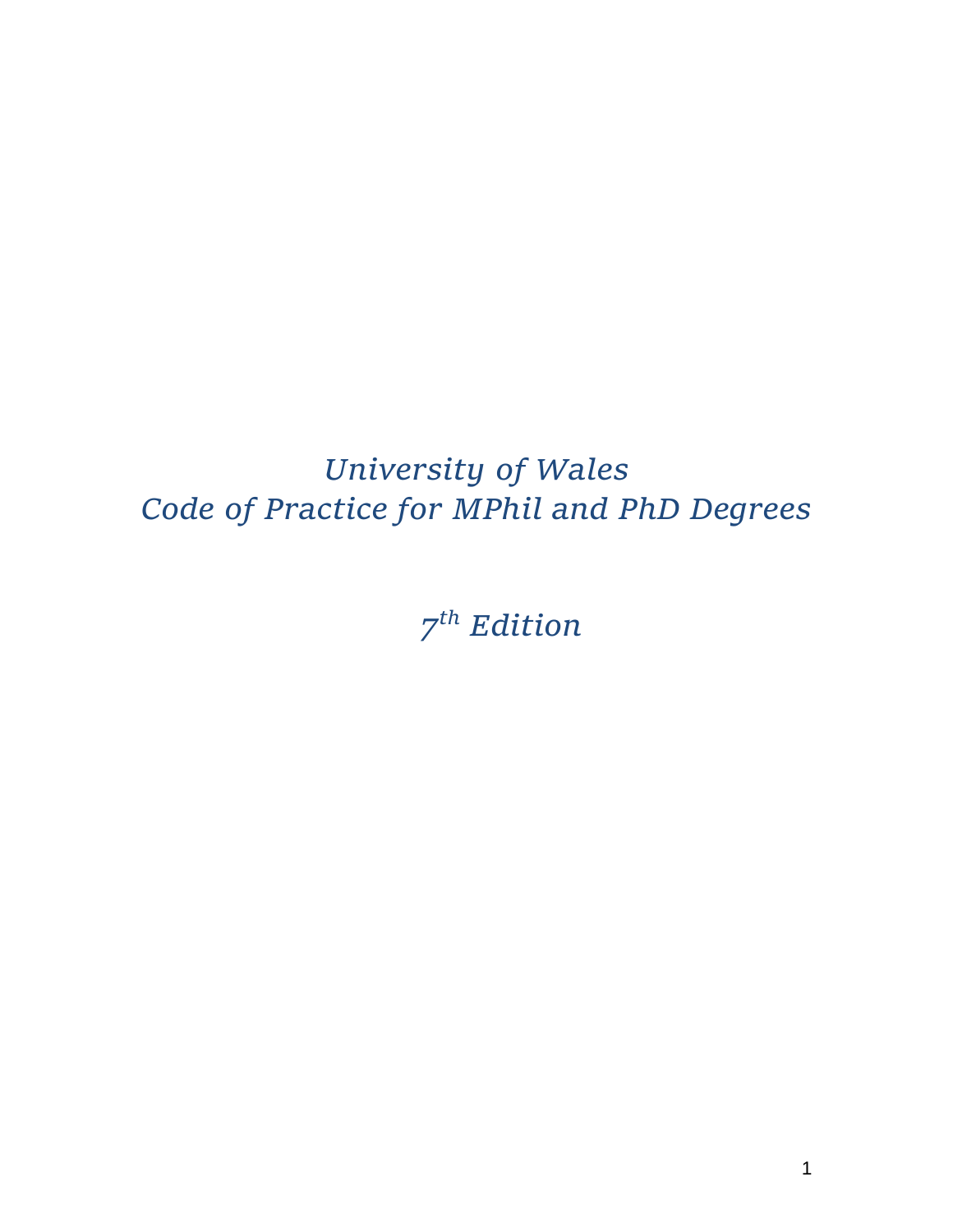| 4.5 Conditions for enrolling external research students8       |  |
|----------------------------------------------------------------|--|
|                                                                |  |
|                                                                |  |
|                                                                |  |
|                                                                |  |
|                                                                |  |
|                                                                |  |
| 6.3 Degrees and Academic Awards Board Register of Directors of |  |
|                                                                |  |
|                                                                |  |
|                                                                |  |
|                                                                |  |
|                                                                |  |
| 6.7 Needs analysis and the training programme 14               |  |
|                                                                |  |
|                                                                |  |
|                                                                |  |
|                                                                |  |
|                                                                |  |
|                                                                |  |
|                                                                |  |
|                                                                |  |
|                                                                |  |
|                                                                |  |
|                                                                |  |
|                                                                |  |
|                                                                |  |
| Practice based                                                 |  |
|                                                                |  |
| External examiner's report on the oral                         |  |
|                                                                |  |
| Communicating the outcome of the                               |  |
|                                                                |  |
| Guidelines for examiners of resubmitted                        |  |
|                                                                |  |
|                                                                |  |
|                                                                |  |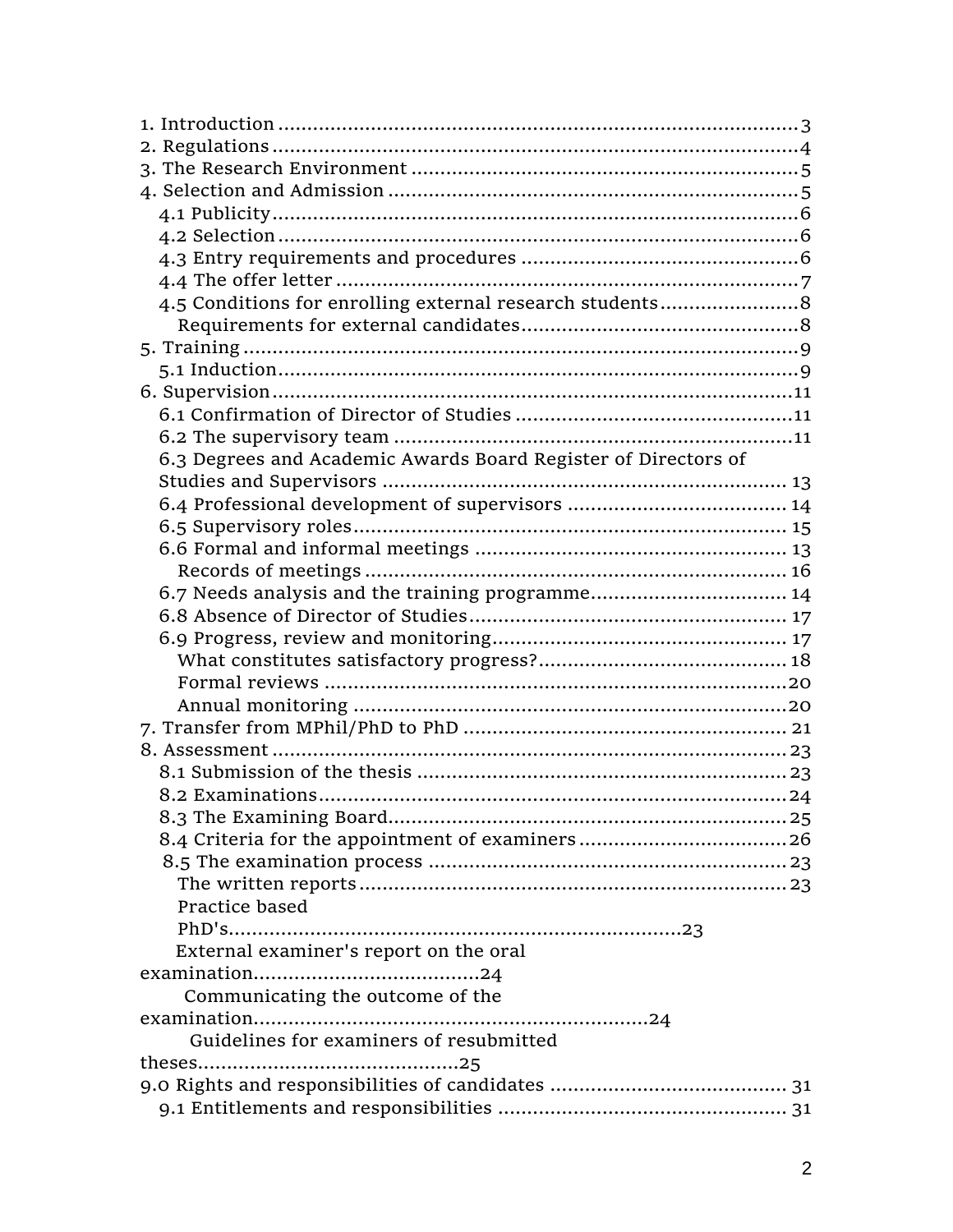| Appendix 1: Guidelines for managing extensions and                       |  |
|--------------------------------------------------------------------------|--|
|                                                                          |  |
| Appendix 2: Guidelines for the Conduct of Oral Examination by Electronic |  |
| Means 30                                                                 |  |
| Appendix 3: The University of Wales' expectations on supervision         |  |
| following an initial                                                     |  |
|                                                                          |  |
| $\mathbf{2}$                                                             |  |

## **1. Introduction**

This Code of Practice sets out the policy of the University of Wales [hereafter 'the University'] on matters of good practice related to MPhil and PhD degrees by Research. A separate code of practice covers professional doctorates. It applies to accredited and affiliated institutions [hereafter referred to as institutions] and collaborative and other approved centres [hereafter referred to as 'centres'].

It is intended to provide information useful to members of academic staff, research students, administrators and members of examining boards. It elaborates on the framework for the management of research studies provided by the Common Academic Regulations for Research Degrees.

The Code of Practice aims to ensure that:

- i. the academic standards of the University are maintained, and
- ii. postgraduate research students have a fair and reasonable opportunity to achieve the full potential of their research.

The Code of Practice lays down administrative rules, which should be treated as having regulatory authority subordinate to the Regulations.

The exception is Appendix 3 *The University of Wales' expectations on supervision following an initial examination***.** This sets out the University's expectations on supervision following an initial viva, but the stipulations within the appendix do not carry regulatory authority.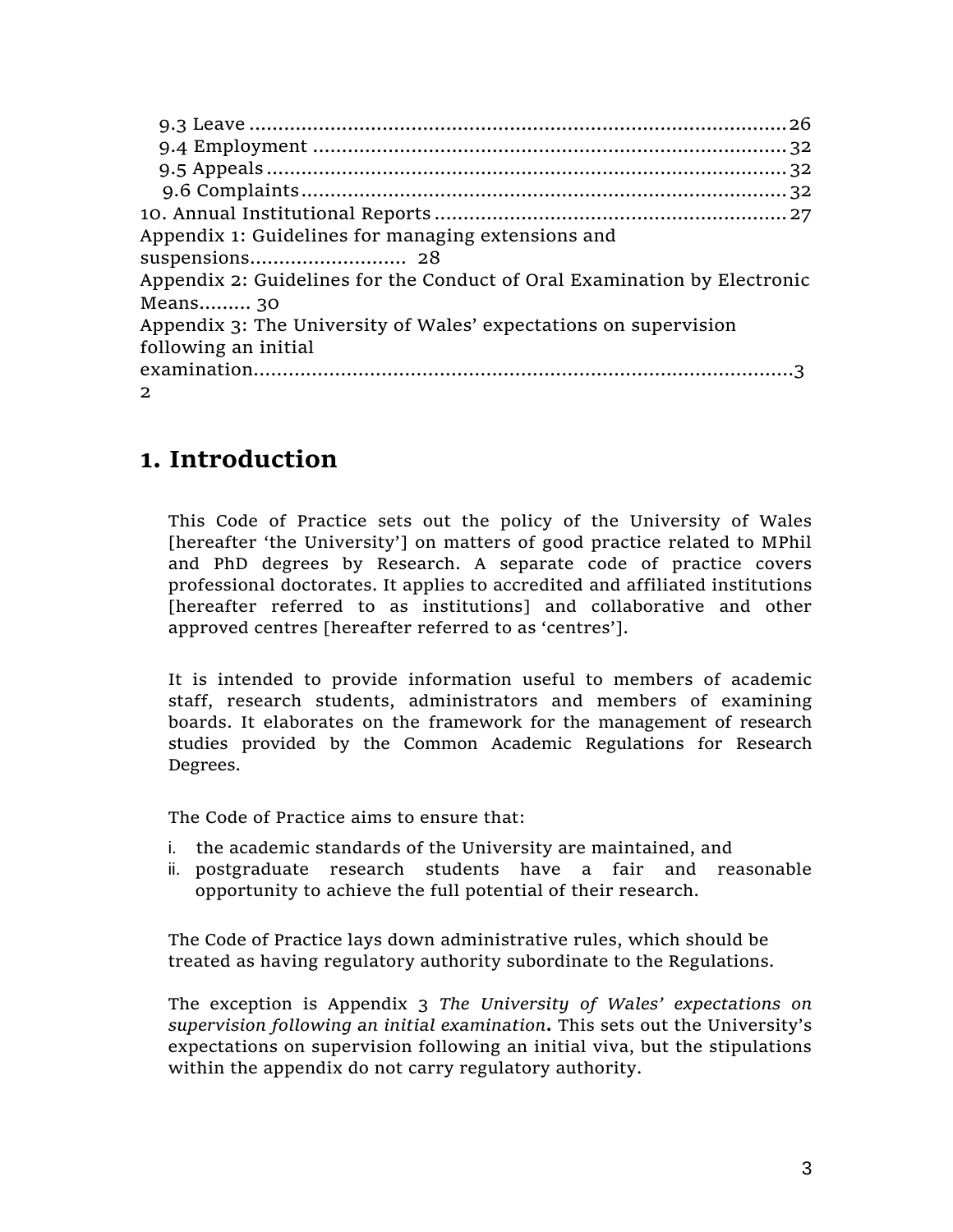The code was initially drawn up after consulting various documents published externally, and has been kept under development by referencing wider developments and published work within the Higher Education sector as a whole, including:

- relevant *chapters of the QAA Quality Code*;
- QAA Doctoral Degree Characteristic (2011; Draft Consultation Document 2014);
- HEFCE October 2002 report "Improving standards in research degrees programmes";
- NPC Guidelines on Codes of Practice for Research;
- SET for Success (2003);
- Credit and Qualifications Framework for Wales;
- NQA Standards and Guidelines for Quality Assurance;
- UK Council for Graduate Education;
- UK Research Councils;
- Universities UK ;
- Vitae.

This document should be read in conjunction with:

- University of Wales Regulations;
- Institution Research Degrees Guidelines;
- Institution Postgraduate Researchers Handbook;
- Institution Postgraduate and Part-time Student Handbook;
- Institution Supervisors Handbook
- Institutional or Centre Codes of Conduct and Disciplinary Regulations

Note: Every effort has been made to ensure consistency between the different documents produced by the University of Wales for the management of research degrees. However, where there appears to be a conflict between the guidance or regulations contained in these documents, the University of Wales Regulations for Research Degrees take precedence over all other documents, including this Code of Practice.

This code takes precedence over Institution/Centre handbooks for research students and supervisors.

### **2. Regulations**

The University of Wales' Regulations [hereafter 'the Regulations'] are available to all staff and research students via the University's website. They can also be obtained upon request from the Academic Registry of each institution [hereafter the term 'Academic Registry' should be taken to mean the Academic Registry or its equivalent in the accredited institution or centre where the student is enrolled].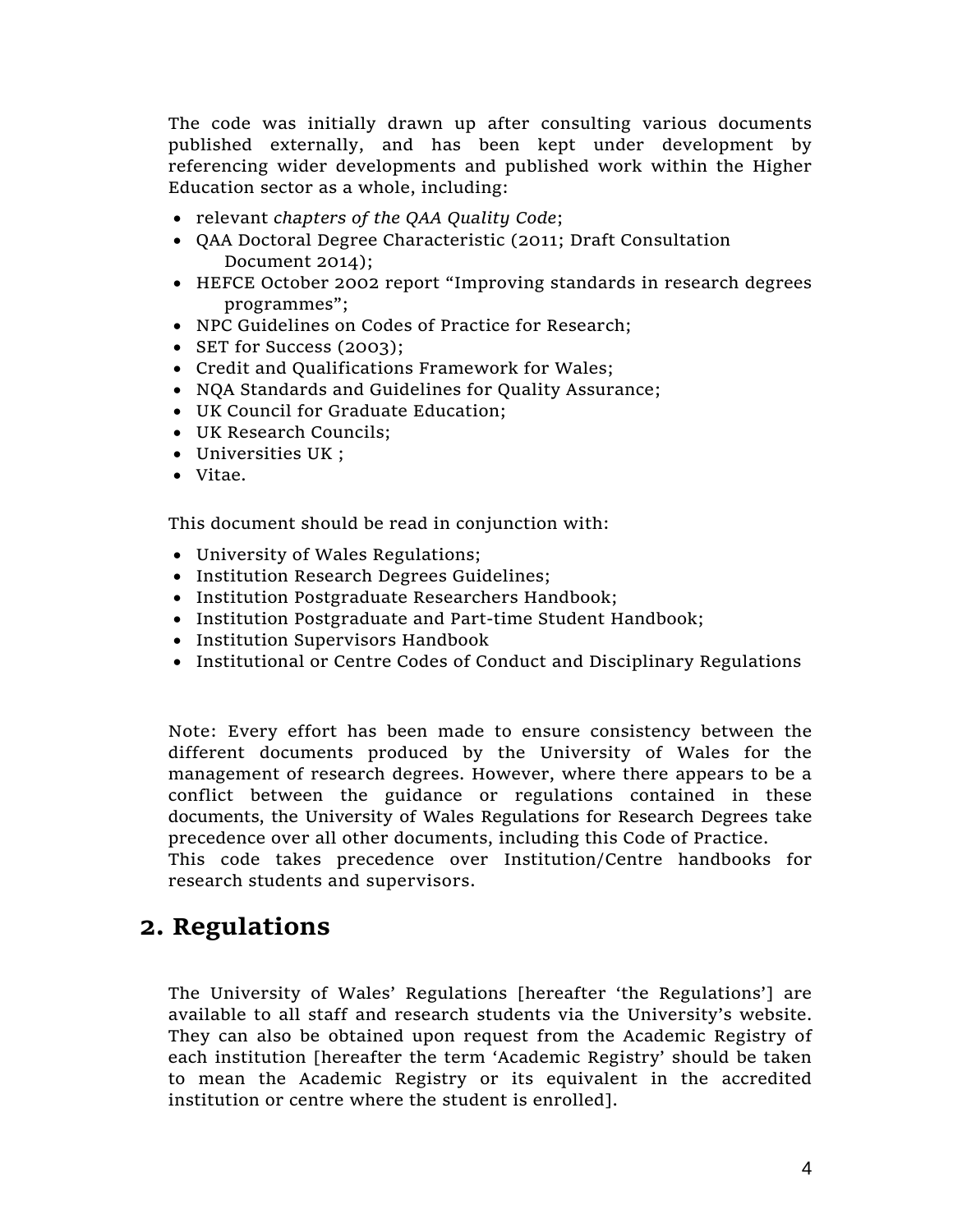The Regulations set out:

- the qualifications required for entry to programmes of research, as well as qualifications or experience that may give exemption from part of the required period of study, or part of the required research methods or induction training;
- the requirements for progression, monitoring and review of required periods of study;
- thesis and examination rules and procedures.

## **3. The Research Environment**

During the consultation process with applicants prior to entry, institutions should ensure that there is adequate expertise available to provide supervisory support for the topic to be pursued within a research-active environment and that appropriate training is available to support the candidate's specialist needs.

Care should be taken to ensure that potential research students are not isolated within their own project and that they have contact with other researchers both from within and outside the University of Wales so that they can share experiences and form networks. Generally there should be:

- $\bullet$  opportunities to link with the wider professional community through, for example conference and seminar attendance;
- ready access to academic colleagues for advice and support;
- availability of adequate learning and research tools;
- the opportunity to develop peer support networks where issues or problems can be discussed informally;
- guidance on research ethics and good practice;
- an emphasis on the need to complete the research programme within an agreed time-frame.

## **4. Selection and Admission**

It is the responsibility of Research Degrees Committees at institutions and centres to ensure that only suitably qualified candidates are admitted to research degree study.

In the case of candidates whose first language is not English or Welsh, this includes ensuring that candidates will meet the University of Wales' English or Welsh language requirements.

It is important for candidates to undertake a specified research student induction programme at the start of their programme of research.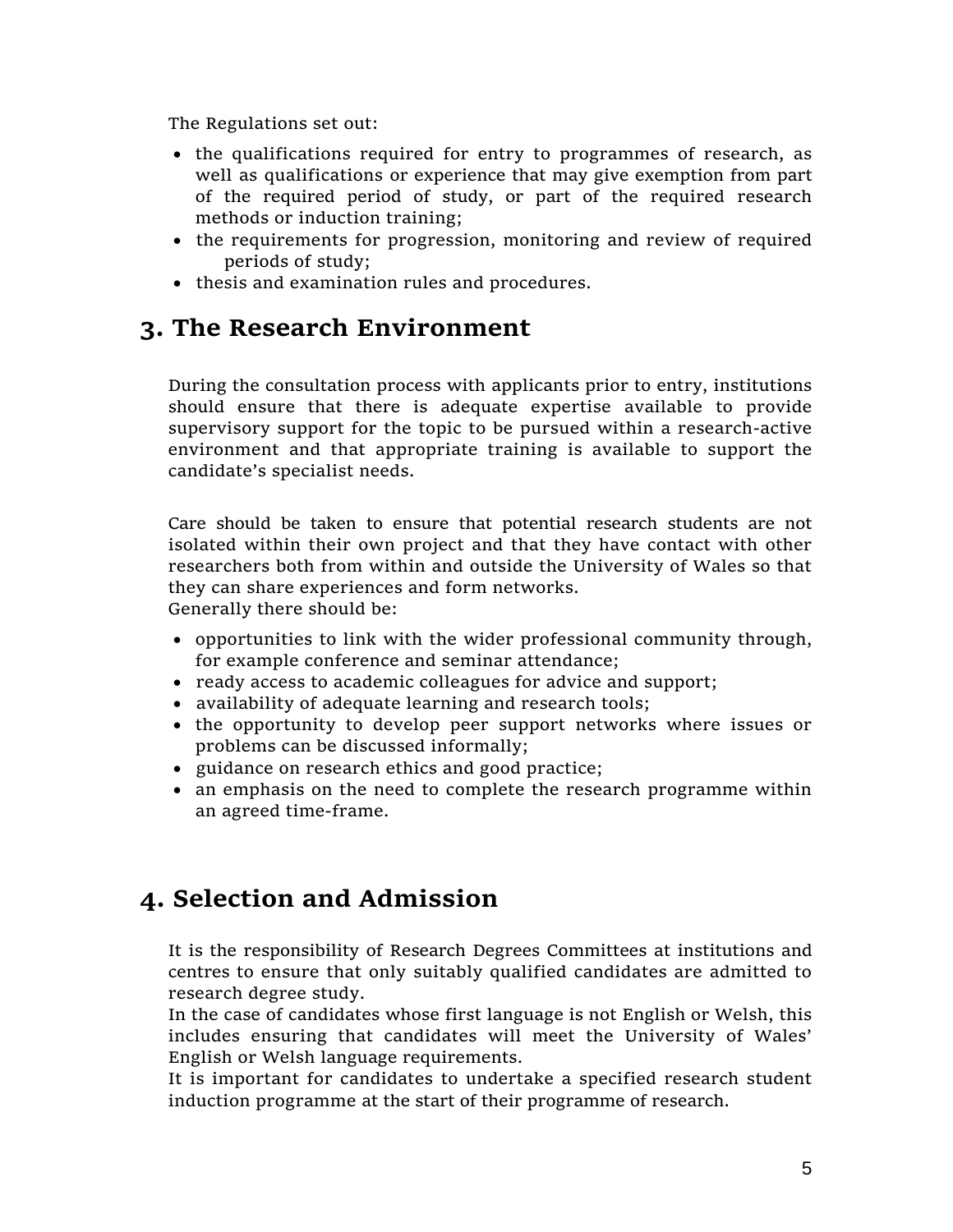### **4.1 Publicity**

Institutions and centres should ensure that their promotional material, whether web-based or paper-based, is clear, accurate and up-to-date, and of sufficient detail to be helpful and informative to potential candidates about the level of activity and focus of research. All publicity material must be approved by the University of Wales before distribution.

### **4.2 Selection**

The institution or centre's Research Degrees Committee is responsible for ensuring that all applicants for study have been fully and fairly considered in the light of legal requirements and the applicable policies on equality and diversity. Where candidates have special needs, these should be identified and dealt with satisfactorily before an offer is made. Research Degrees Committees should have in place an admissions system for research degree candidates which ensures that applications are considered fairly.

### **4.3 Entry requirements and procedures**

Generally, the University expects that candidates seeking admittance to a research degree programme possess an honours degree from a recognised Higher Education Institution, with a classification of 2:i or above *or* a master's degree or a qualification deemed by the University of Wales to be equivalent to this level.

Where candidates do not meet these requirements, the University of Wales' Degrees and Academic Awards Board has delegated to institutional Research Degrees Committees the responsibility to ensure that they can demonstrate equivalent academic ability, for example, that they have acquired the requisite skills, knowledge and training from their professional work.

It is therefore important that, in reaching its recommendations to the Degrees and Academic Awards Board, the Research Degrees Committee documents the features of candidates' professional work that evidence the acquisition of the skills. For example, the work may use the academic skills developed during an undergraduate degree in a way which develops independent critical assessment of evidence, or formulation of plans, or use of methodologies which would have extended their undergraduate achievement. Clearly, candidates working in non-graduate positions will not easily be able to satisfy this requirement.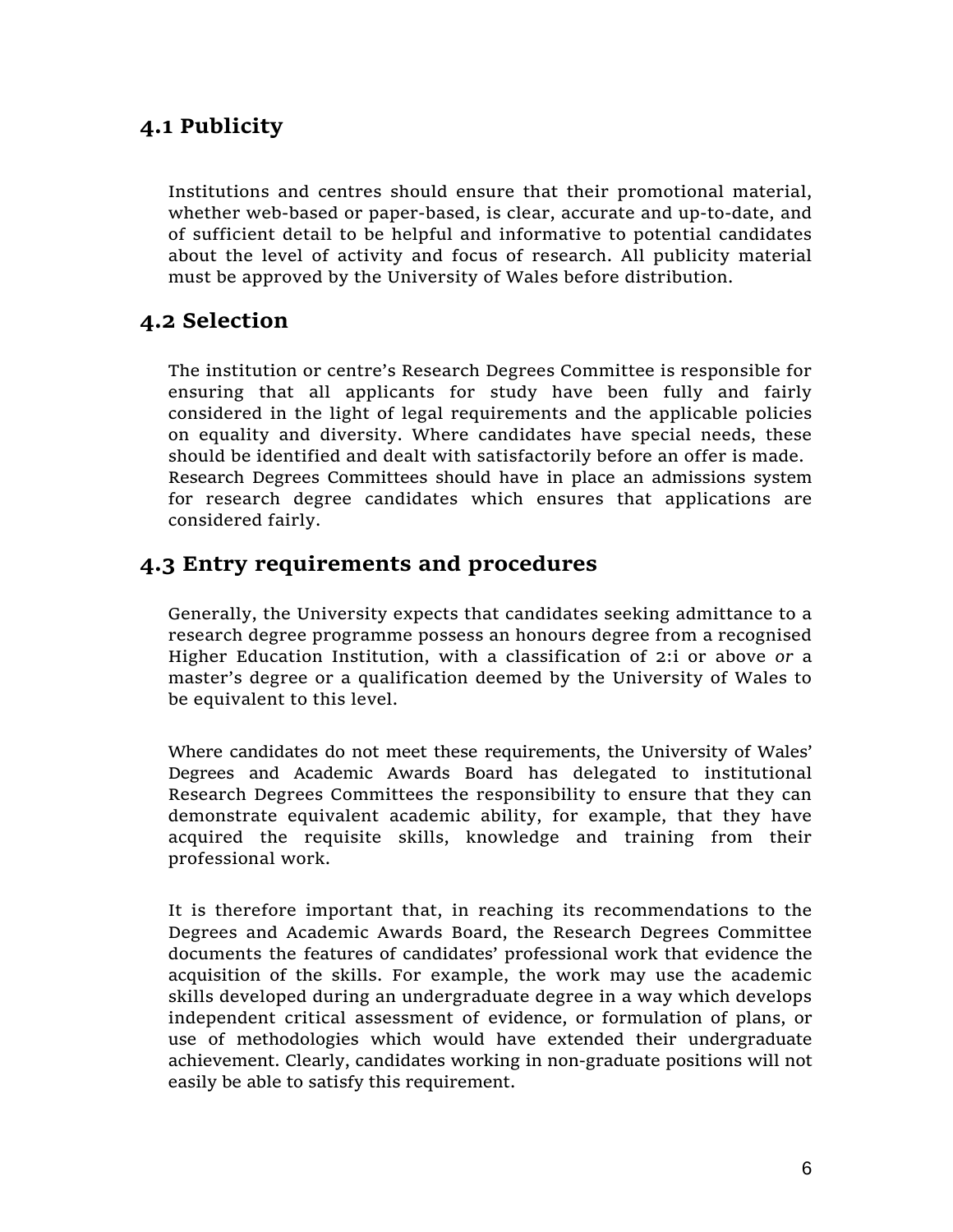In addition, all candidates must supply the names of at least two authoritative referees. Where applicants do not meet the normal minimum entry requirements, the Research Degrees Committee must ensure that two satisfactory confidential reports are received before offering the applicant a place.

An interview (either face-to-face or at a distance) should, wherever possible, be conducted by at least two members of staff, at least one of whom should have had appropriate training in selection and admissions procedures.

The staff responsible for interviewing candidates during the entry consultation process must:

i. ensure that there is sufficient motivation to cope with the rigours of a research degree;

ii. ensure that there are realistic prospects of having the resources to pay the required fees and to provide support through the programme;

iii. ensure that candidates have a clear picture of the:

- fees to be paid;
- working environment;
- resources available;
- supervisory team;
- institution/centre's expectations.

When the selection process is complete, the Research Degrees Committee, together with other members of staff who interviewed the candidate, will decide whether or not the candidate has been successful, and will record the reason for the decision.

In addition to the above, candidates who are not graduates of the University are required to matriculate before enrolment. Matriculation is the formal validation of candidates' qualifications for a scheme of study leading to a degree or other academic award of the University of Wales. Details of the process of matriculation may be obtained from the Academic Registry, or equivalent, of the Institution or Centre.

### **4.4 The offer letter**

The Research Degrees Committee is responsible for communicating with the appropriate authority at the institution or centre about applications and for advising the supervisory team and appropriate administrative staff of admissions decisions.

Where an offer is to be made, details should be dispatched to candidates in accordance with the policies of the institution or centre concerned.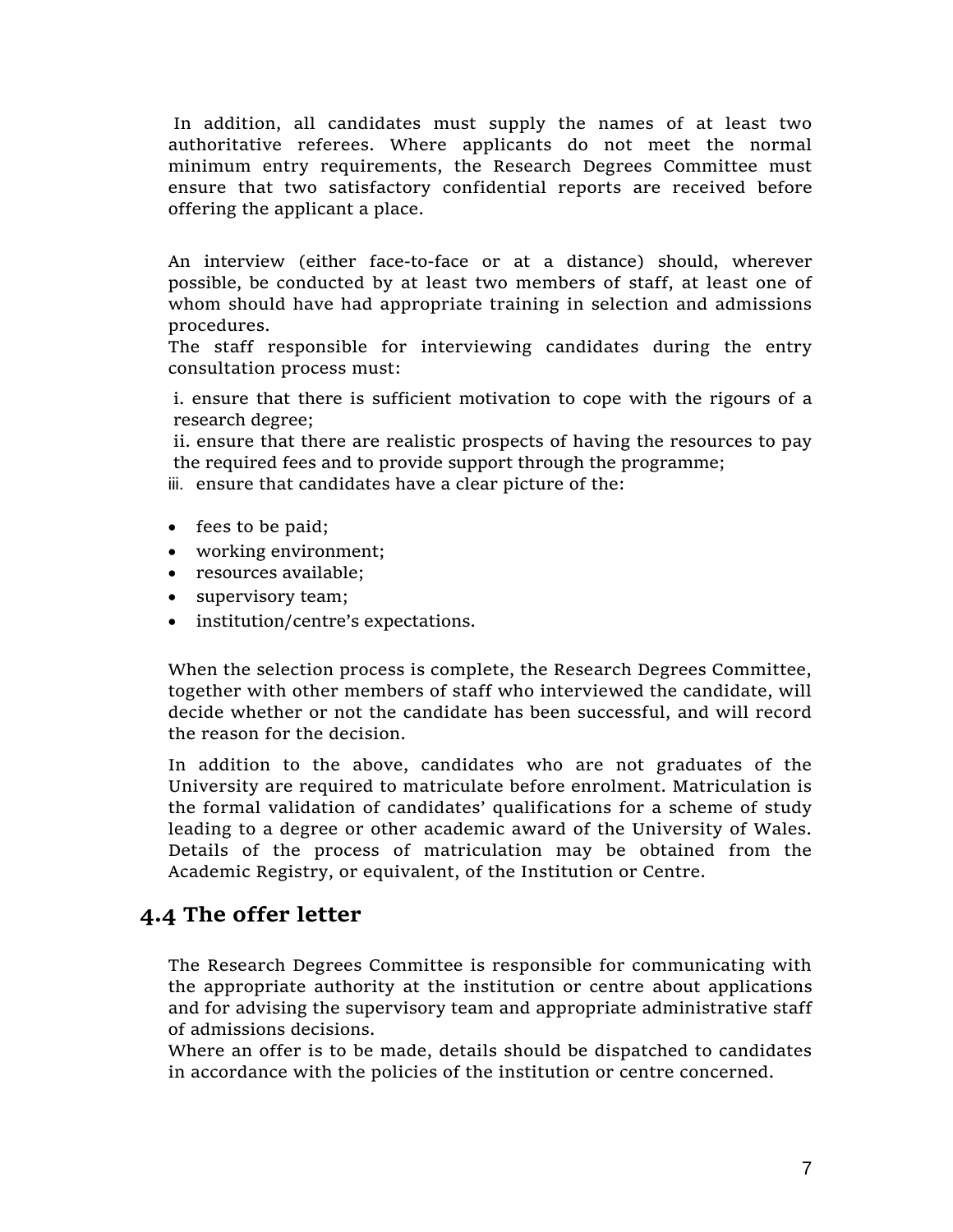The offer letter for MPhil/PhD applicants should contain the following information:

- the title of the degree programme;
- that normally candidates will be enrolled for an MPhil (unless given advanced standing), with possible transfer to a PhD after satisfactorily completing a qualifying period of study;
- full-time or part-time study;
- minimum and maximum periods of study;
- expected total fees, including tuition fees and any other fees, charges or costs that candidates would be expected to meet;
- the name of the Director of Studies or the supervisory team;
- the name of the person at the institution or centre whom they may contact in case of problems;
- a link to this Code of Practice and the applicable Postgraduate Researchers Handbook, where further information (including information about arrangements for enrolment, registration and induction, candidates' responsibilities, attendance and training requirements, as well as any restrictions on hours of work outside the research programme) can be accessed.

### **4.5 Conditions for enrolling external research students**

Candidates who wish to conduct research externally to the institution or centre may be allowed to enrol on research degree programmes subject to:

- adequate arrangements being made for attendance;
- adequate research facilities being available externally;
- adequate supervisory arrangements.

Note: Candidates regularly using facilities at the institution or centre at which they are registered while conducting their research are internal candidates

#### **Requirements for external candidates**

The following information will be required by the Degrees and Academic Awards Board, in addition to the normal research application, before it will consider approving a programme of study for either full-time or parttime external candidates.

The institution should:

 provide a detailed account of all the resources required for the programme of research, and where the candidate will be able to access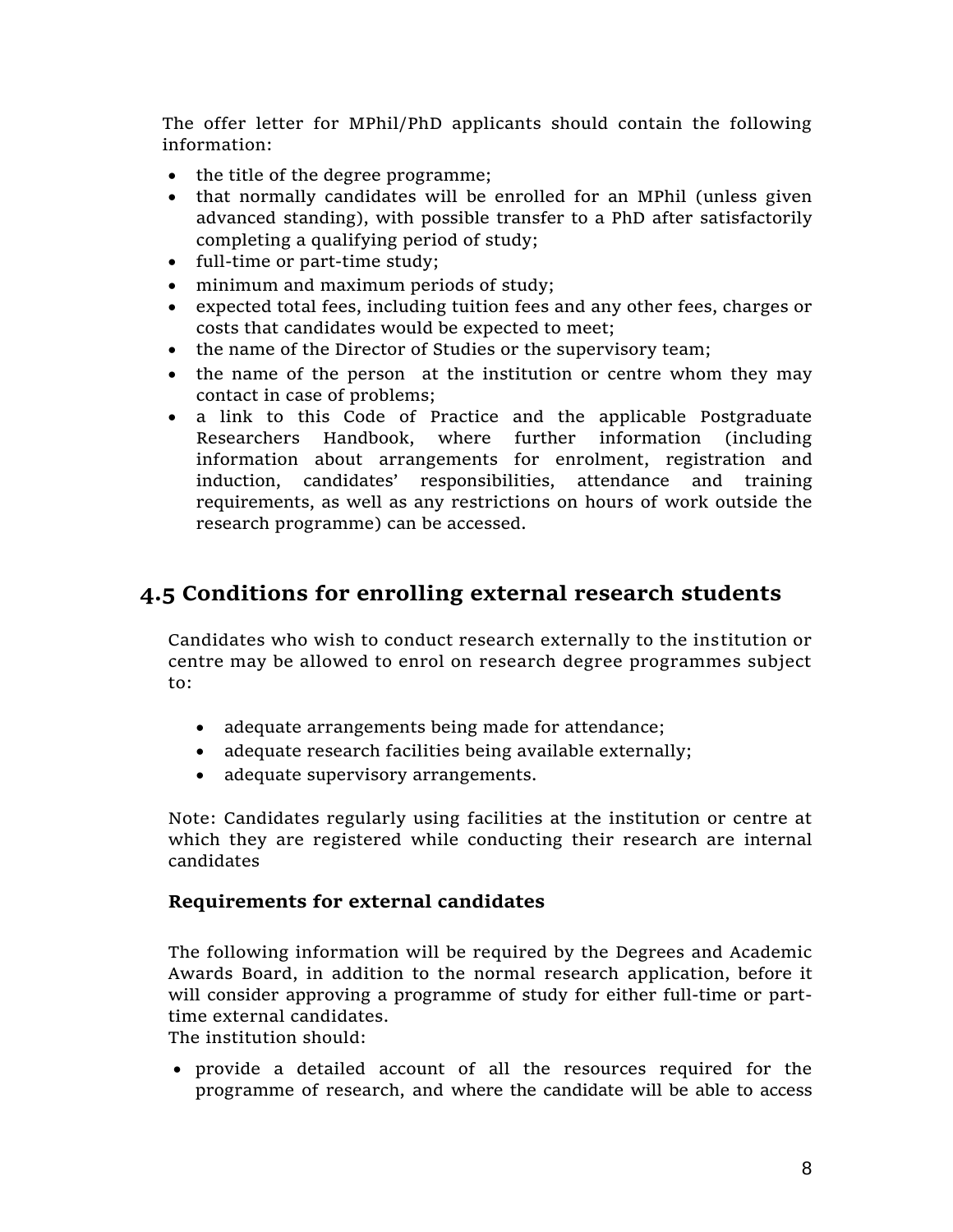the resources. These include specialised sources (such as data holdings, analytical equipment, catalogues, etc.) as well as more general resources such as IT support, internet and library facilities;

- provide details of the planned formal research training programme and personal development programme;
- provide a detailed account of the qualifications and roles of the members of the supervisory team (both internal and external) and how they will manage the research programme, including the means and frequency of candidate access to supervisors, the role of the external supervisors, arrangements for informal supervision, as well as formal quarterly and annual reviews, and management of candidates' professional development portfolios (PDPs);
- ensure that, as part of the annual monitoring of external candidates, supervisory teams and candidates are asked to comment explicitly on the frequency and quality of supervisory contacts or meetings;
- agree a provisional timetable of attendance at the institution or centre. Normally the expectation would be that at least 10 days per year should be spent at the institution or centre for supervision and course/ seminar attendance.

Where a candidate has already enrolled and registered, and wishes to change their status to external, the Research Degrees Committee at the institution or centre must be satisfied that the above conditions can be met as appropriate for the candidate's stage of research.

## **5. Training**

Candidates should attend required courses at the institution or centre. These should include at a minimum: research induction training and other compulsory courses provided either at the institution or centre or on a University of Wales-wide basis.

Candidates without appropriate training in research methods should complete an approved training programme in such methods either at the institution or at another approved centre. Where the institution or centre deems further research training to be appropriate, arrangements must be agreed for this training.

Directors of Studies are responsible for ensuring that personal development needs and professional development portfolios are reviewed regularly and recorded appropriately. Where training is not to take place at the institution or centre, the Director of Studies should indicate where this training will take place.

### **5.1 Induction**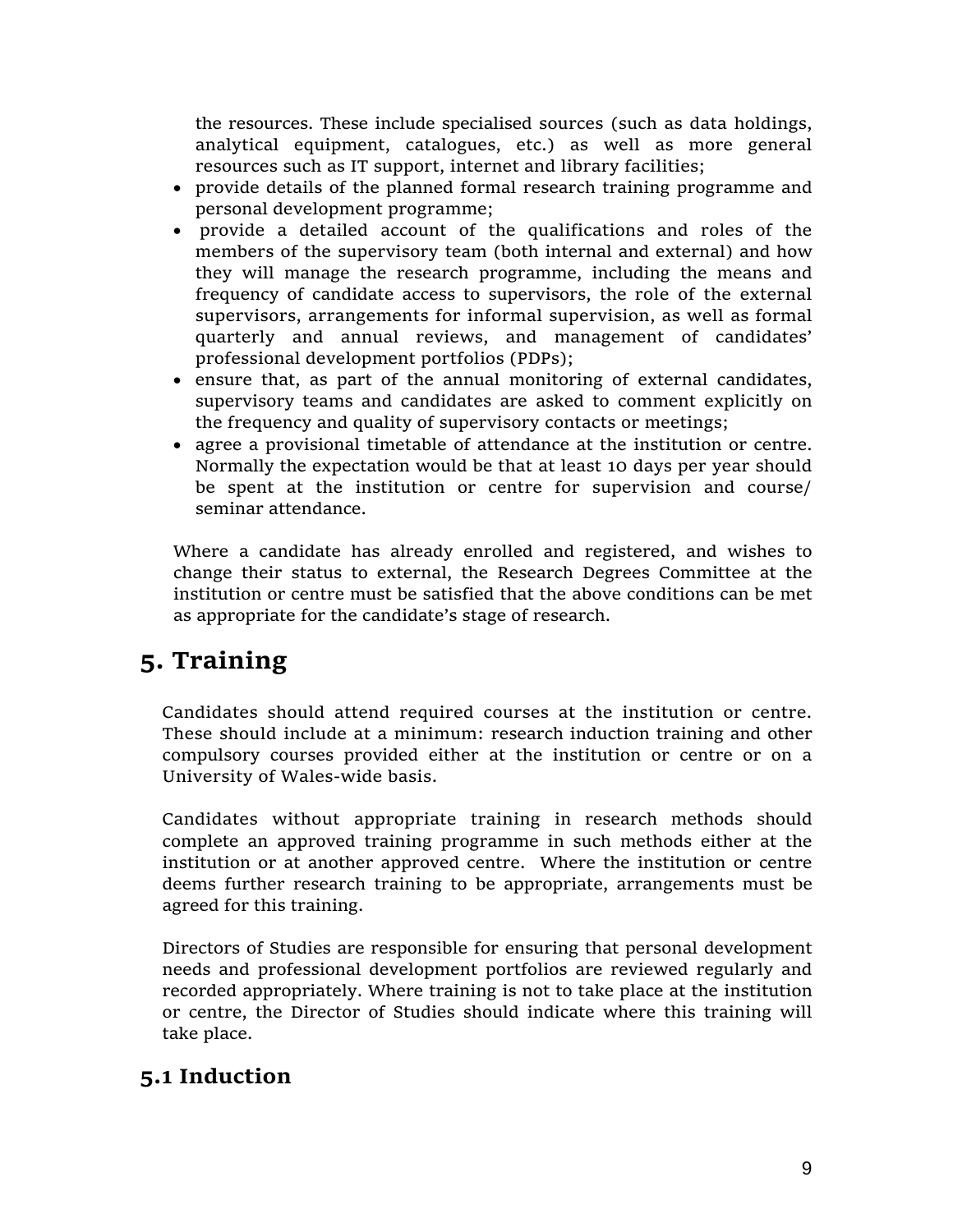The institution or centre must run an induction programme for postgraduate research students close to each entry period. Candidates should be given the opportunity to attend this programme as soon as possible after admission. The programme should have the functions of providing information and training as well as introducing candidates to academic and administrative staff, and helping the development of their networking with other postgraduates.

Arrangements should also be made for candidates to be introduced formally to the relevant library staff and for them to receive appropriate library training.

The induction process should clarify:

- facilities available to candidates;
- rules about the use of facilities, good practice, and training required for special equipment;
- rules about data management and protection;
- Health and Safety requirements and C.O.S.S.H.;
- Intellectual Property policy;
- the research ethics application and approval process of the institution or centre, as well as the University of Wales' research ethics requirements;
- requirements for candidates to attend and give research seminars and undertake other research training;
- opportunities for candidates to attend conferences and meetings;
- supervisory and review arrangements and available support.

Where candidates provide documented evidence that prior training equivalent to that provided in the induction programme has been completed satisfactorily, the Research Degrees Committee may decide that they can be exempted from the requirement to undertake part or all of the induction programme.

Following confirmation of attendance at the induction programme or the granting of an exception in a whole or part, candidates are required to complete a Research Training Review form. This form outlines candidates' training needs in respect of the proposed research project and is the first stage in the PDP process.

Following completion of a Research Training Review form, candidates and their supervisor(s) must discuss and agree a plan which will form the basis of the PDP. The plan must be reviewed regularly and revised throughout the duration of the research programme. The plan must contain a full skills assessment and details of any training which may be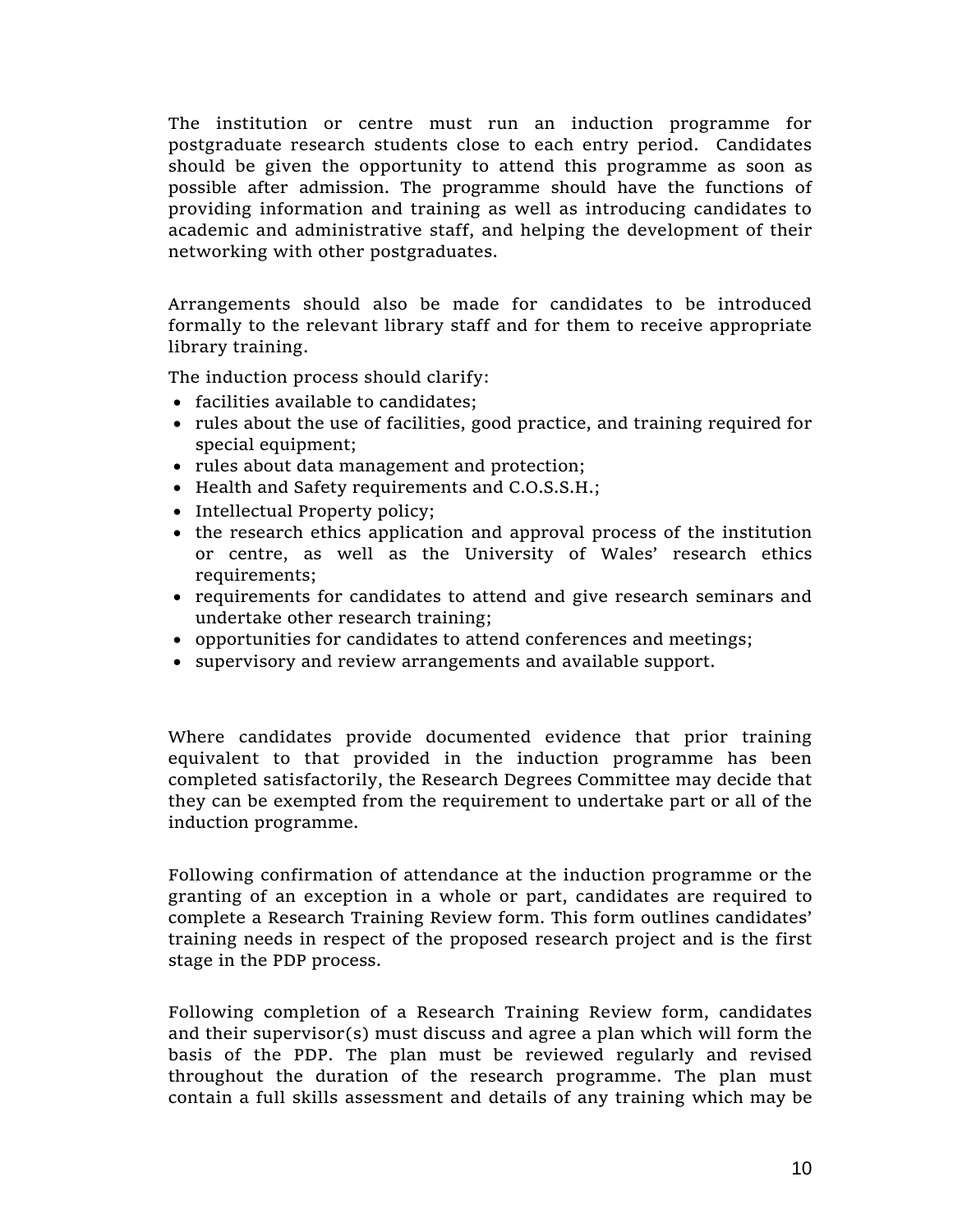required to assist in the successful completion of the research project.

Candidates should review, and where necessary revise, the plan throughout the duration of the research programme. Directors of Studies are responsible for ensuring that assessment of the PDP forms part of the annual monitoring report for supervisory teams.

## **6. Supervision**

### **6.1 Confirmation of Director of Studies**

Details of Directors of Studies should be confirmed when candidates are offered a place to study for an MPhil or PhD, and should be included in the offer letter. Where possible, the names of other supervisors should also be included. However the Research Degrees Committee may wait until candidates are enrolled before finalising the supervisory team but the full team must be confirmed within 3 months of enrolment. The names and supervisory experience of people who will supervise particular projects are required on the Research Degree Proposal form.

### **6.2 The supervisory team**

Candidates should have at least two supervisors who are expected to remain in employment at the Institution or Centre for at least the minimum period of study for which candidate will be enrolled. At least one member of the supervisory team should be a substantive employee of the Institution or Centre (holding a contract equivalent to at least 0.4 of a full time post). Supervisory teams must include staff with:

Supervisory teams must include staff with:

- experience of supervising research degree candidates to successful completion;
- evidence of recent research activity;
- evidence of substantial research achievements (for example, significant levels of publications, grants or awards).

The main supervisor is called the Director of Studies and has overall responsibility for the academic work and progress of candidates, supervising them regularly and frequently. Directors of Studies are responsible for directing supervisory teams, and ensuring that candidates and other supervisors know the role of each member of the team.

Directors of Studies must be suitably qualified active researchers, fulfilling criteria set out by the University of Wales Degrees and Academic Awards Board for inclusion in the Degrees and Academic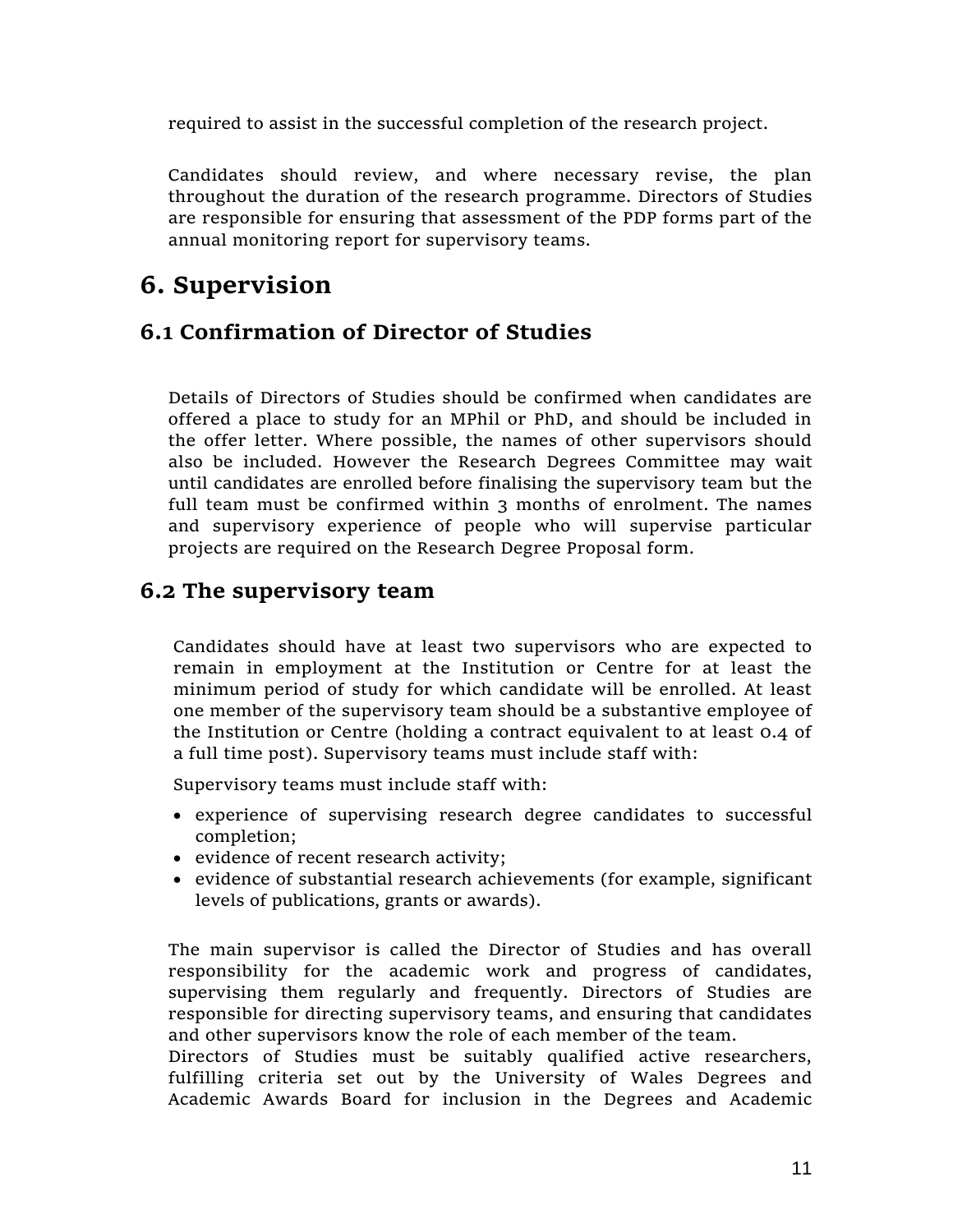Awards Board Register of Directors of Studies. Normally the Director of Studies is a member of staff of the Institution or Centre.

At least one supervisor must have experience of supervising to successful completion of research degrees at or above the level of the proposed enrolment.

It is also expected that all supervisors should be able to demonstrate that they fulfil at least one of the following requirements:

- possession of a higher degree by research;
- authorship of research publications in an area relevant to the proposed research programme;
- experience of supervising research in an area relevant to the proposed research programme.

In addition to supervisors, an adviser or advisers may be attached to supervisory teams to contribute some specialised knowledge or to act as a link with an external organisation.

Research Degrees Committees are responsible for ensuring that supervisory teams have the appropriate expertise and experience, especially in research activity and achievement and training and that the volume and range of responsibilities assigned to individual members of the supervisory team are such that supervisors are able to carry out their duties satisfactorily and promptly.

The Degrees and Academic Awards Board has determined that for an individual staff member, the supervisory workload, including both Director of Studies and other supervisory roles, should not exceed a total of ten full-time equivalent students, with a maximum of six full-time equivalent students as Director of Studies.

When candidates have submitted their thesis, they no longer count towards this limit, and institutions may (within reason) anticipate the submission date in planning supervisory responsibilities for expected student enrolments.

Normally members of staff who are themselves candidates for research degrees should not simultaneously be supervisors of other candidates, as this may give rise to a conflict of interest. Nonetheless, where members of staff are in the final stages of completing their own research degree, and where they have special expertise relevant to the project not available elsewhere in the institution or centre, the member of staff may (with the approval of Research Degrees Committee) be included as a second or third supervisor.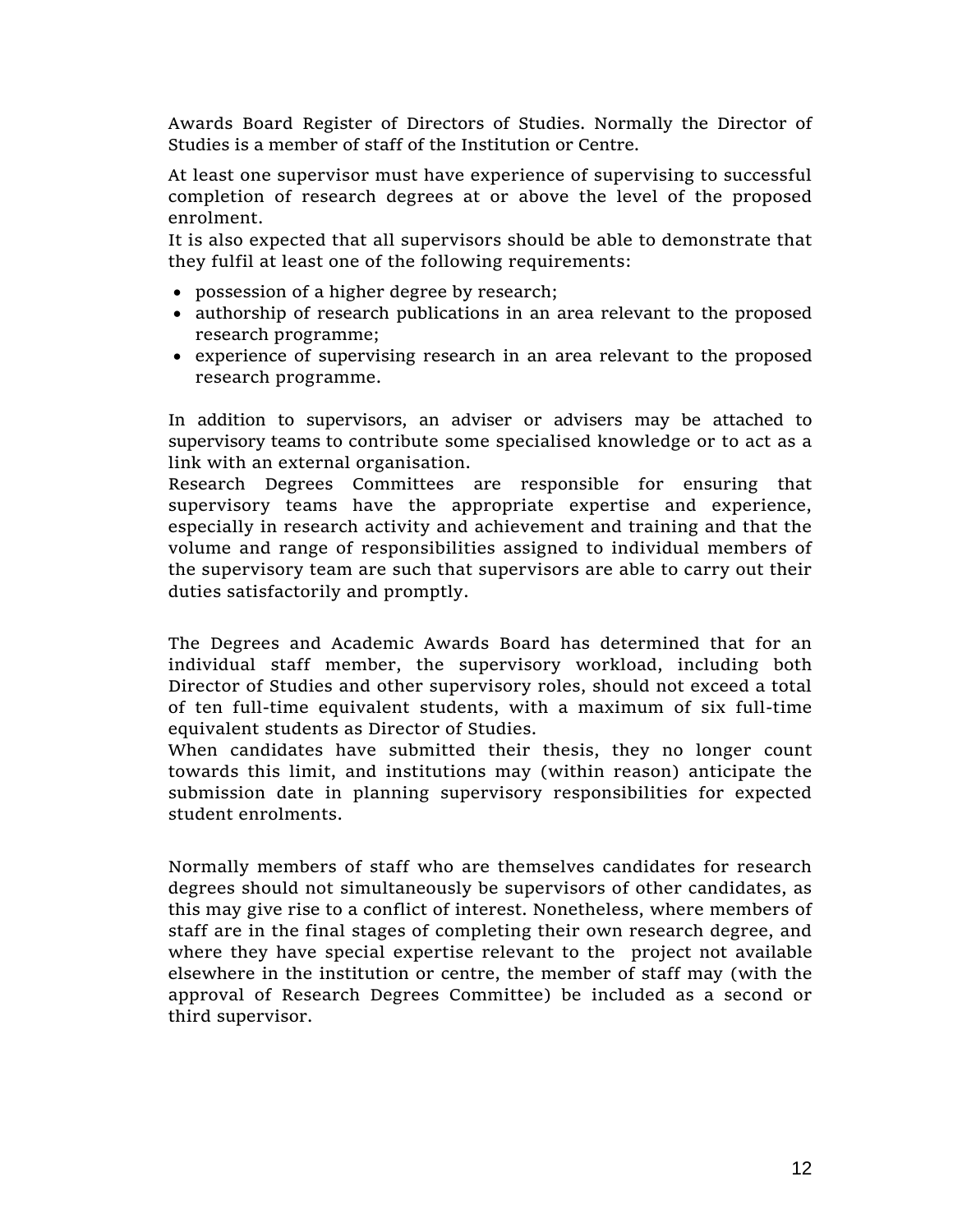In seeking such approval, the proposers must state which member of the proposed supervisory team is a research degree candidate, and the special expertise for which they are included in the supervisory team.

### **6.3 Degrees and Academic Awards Board Register of Directors of Studies and Supervisors**

In the context of the Register of Directors of Studies, Research Degrees Committees may submit to the Degrees and Academic Awards Board at any time the names of proposed Directors of Studies who fulfil any of the following criteria:

*i. Refereed outputs (publications/conference presentations/exhibitions)*

In the previous five years, a minimum of three publications, of which two should be in journals or other publicly available research-related documents, e.g. an essay in a catalogue;

*ii. Practice-based expertise*

Demonstration in the past five years of national standing in discipline (e.g. keynote speaker at professional conference, election to senior position in national organisation, national award, appointment to national consultancy role such as membership of government committee) and three practice-based journal publications or published conference presentations, government evaluation reports, technical papers, or consultancy reports;

*iii. Experience*

Prior substantial track-record of research achievement (ie less than (a) in past five years but substantial prior publications etc) and, in the last six years, a track-record of at least two successful PhD completions as a Director of Studies;

*iv. Funded research/classic knowledge transfer expertise*

At least two completed Classic Knowledge Transfer Partnerships (KTPs) in the main academic supervisory role, or other substantial grant-funded research activity. (Mini KTPs should not be counted here).

Where proposed Directors of Studies do not meet any of the criteria (i) to (iv), Research Degrees Committees may make a case to the Degrees and Academic Awards Board for them to be included on the Directors of Studies Register, for example, colleagues may possess a combination of elements from different criteria.

In the context of the Register of Supervisors, Research Degrees Committees may submit to the Degrees and Academic Awards Board at any time the names of proposed supervisors who fulfil any of the following criteria:

i. Holder of a higher degree by research in a relevant discipline at or above the level at which the person may supervise;

ii. Authorship of research publications in an area relevant to the proposed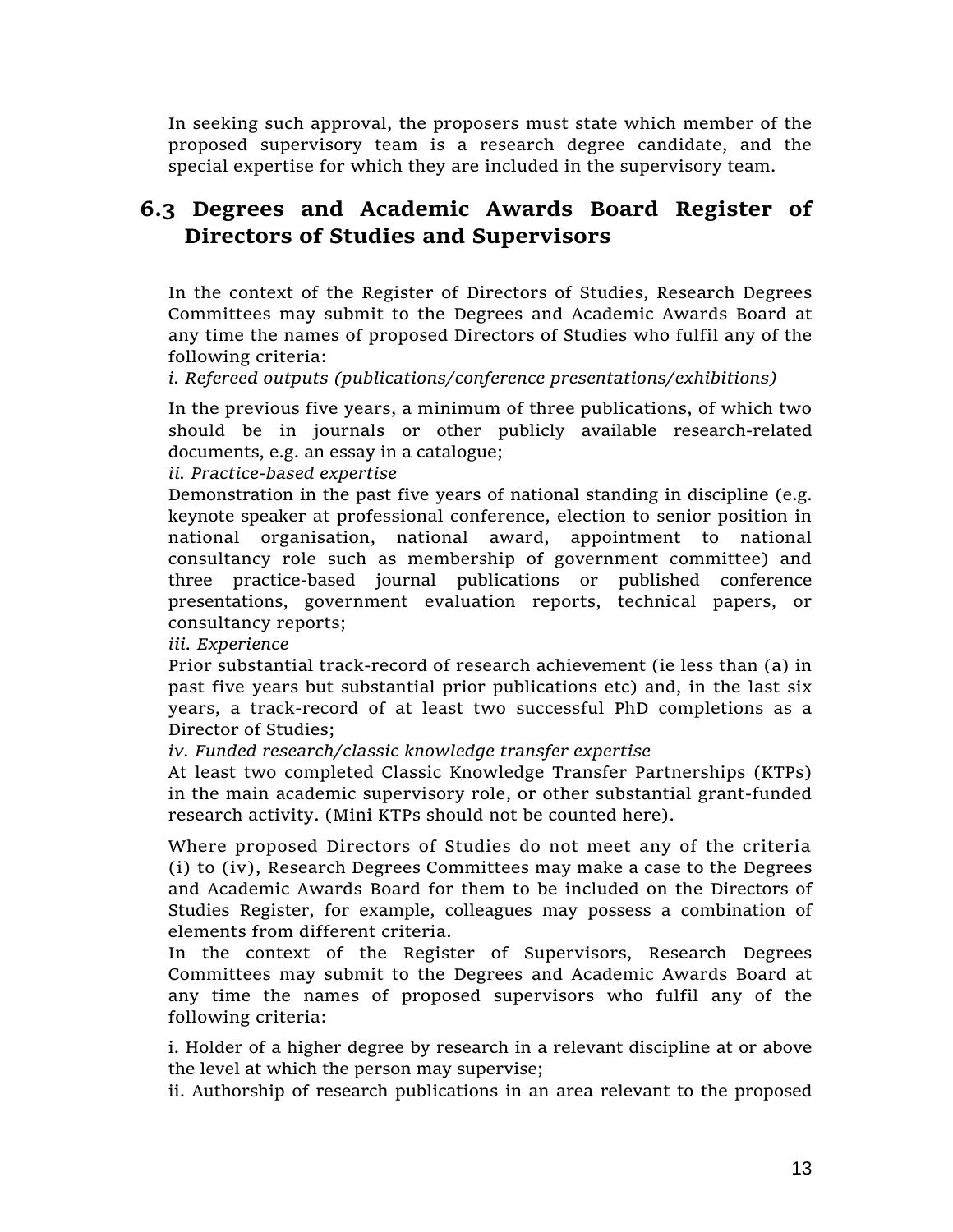research programme;

iii. Track-record of research grant awards or refereed publications in the past five years;

iv. Practise-based journal publications or published conference presentations, government evaluation reports, technical papers or consultancy reports in the past five years;

v. Demonstration in the past five years of national standing in discipline (e.g. keynote speaker at professional conference, election to senior position in national organisation, national award, appointment to national consultancy role such as membership of government committee);

vi. Experience of recent supervision of research in an area relevant to the proposed research programme, e.g.

- in the past six years a track record of a successful supervision of a PhD to completion
- at least one completed Classic KTP in the past six years in the main academic supervisory role.

Where proposed supervisors do not meet any of the criteria (i) to (vi), Research Degrees Committees may make a case to the Degrees and Academic Awards Board for them to be included on the Supervisors Register, for example, colleagues may possess a combination of elements from different criteria which are slightly outside the time-limits set above.

### **6.4 Professional development of supervisors**

Professional development of research degrees supervisors should be managed through a system of mentoring and workshops for new supervisors. All academic staff new to supervision must attend workshops for new supervisors, approved for the purpose by the institution, before the end of their first year as a supervisor. In addition, another member of the supervisory team on which they serve should be assigned formally as their mentor for developing supervisory skills.

It is expected that experienced supervisors will attend workshops and other events to maintain and enhance their skills and to ensure they are familiar with the requirements of the University and institution/centre, especially where new requirements are introduced. Attendance at such may be required. In addition, where experienced supervisors have not been examiners or chairs of examining boards it will be necessary for them to attend relevant training programmes in these aspects of research degree practice.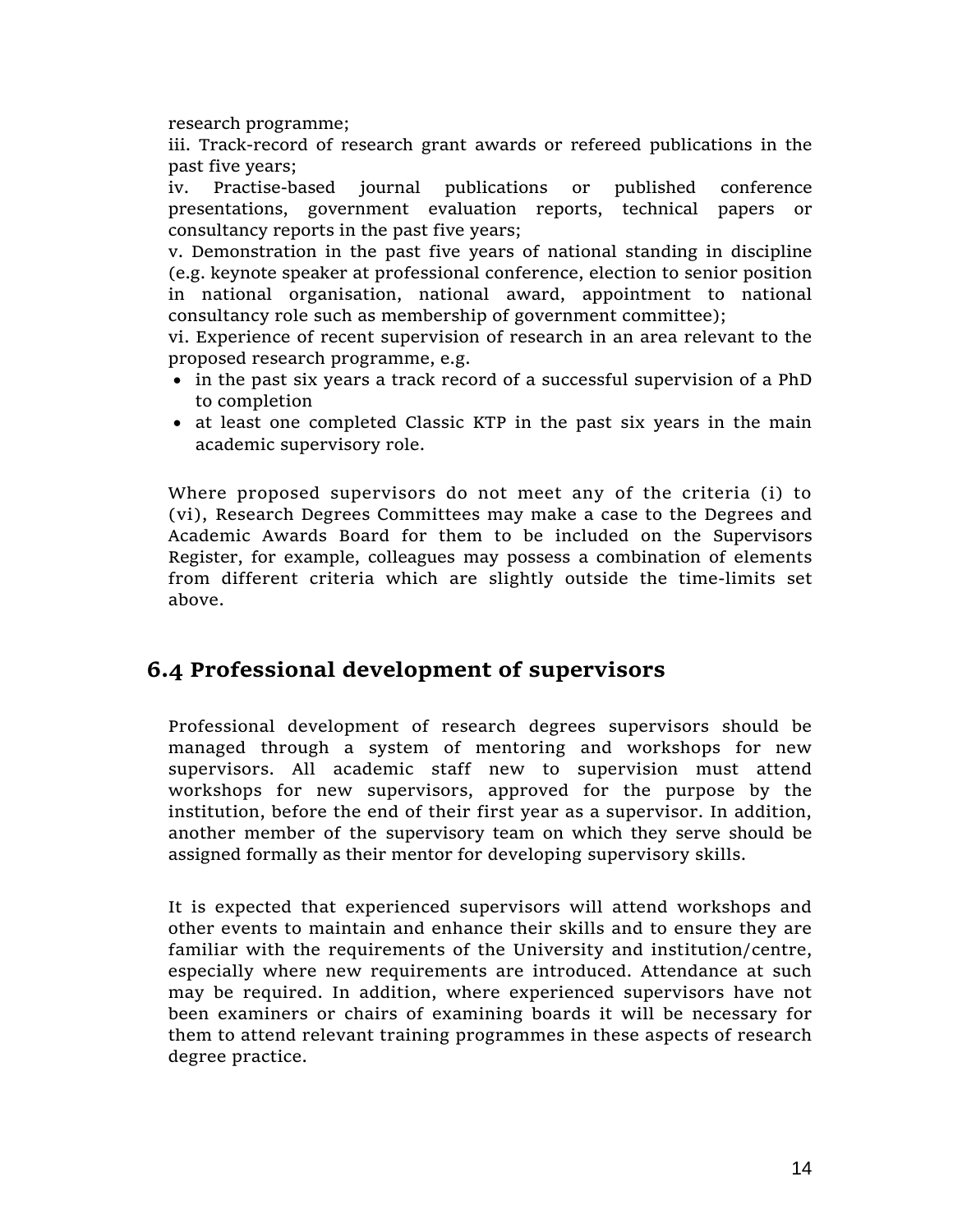### **6.5 Supervisory roles**

Normally the supervisory team will consist of a Director of Studies and a second supervisor. A larger supervisory team may be needed in some cases to ensure adequate expertise and experience, and in some cases a novice supervisor may be added to a team for experience. Research Degrees Committees, however, should aim to appoint a supervisory team of two wherever possible, as working with a larger team brings with it logistical problems for candidates and institutions.

Supervisory teams should be put together with the intention of each member having a specific role in the supervisory process. Normally Directors of Studies should carry the main responsibility for the day-today supervision of the candidate.

Other members of supervisory teams may:

- provide expertise in a particular facet of the research;
- assist the candidate in the development of reflective skills;
- provide support for the Director of Studies;
- provide pastoral support for the candidate;
- act as the main supervisor in the absence of the Director of Studies.

It is essential that supervisory teams establish agreed roles and responsibilities and communicate these to candidates.

#### **6.6 Formal and informal meetings**

Meetings between Directors of Studies (or other members of supervisory teams) and candidates are often informal. However, a proper record should be kept by candidates and supervisors of agreed actions. Meetings should be held at least fortnightly for full-time candidates, at least during the early stages of their study.

Supervisory teams should hold regular formal meetings with candidates (at least every three months in the case of full-time candidates, or every six months for part-time candidates) to review achievements, progress, skills acquisition, and to establish objectives for the next period of research.

Directors of Studies will ensure completion of a supervision meeting record, and notify the appropriate member of Research Degrees Committee when quarterly meetings have been held and whether, in the opinion of a team, progress is satisfactory. It is particularly important, if progress is not satisfactory, that the appropriate member of Research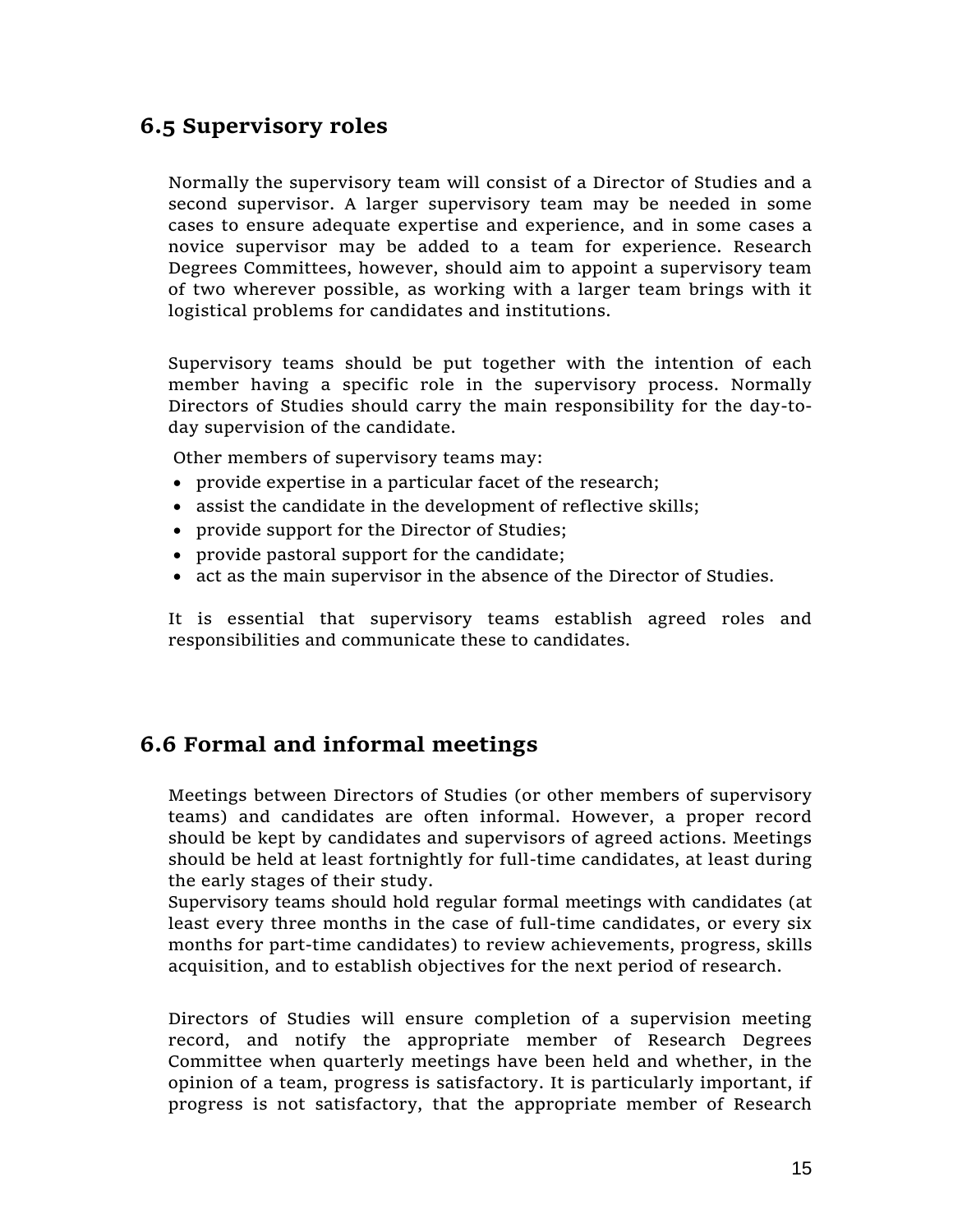Degrees Committee is informed promptly, so that appropriate remedial action can be taken without delay.

#### **Records of meetings**

Written records should be kept by candidates and supervisors of scheduled meetings.

At a minimum, the following information should be recorded:

- dates of meetings;
- those present;
- outcome of actions from last meeting;
- actions agreed;
- date of next meeting.

It may also be useful to record, where relevant:

- progress made by candidates since the previous meeting;
- developments which may have affected the progress of candidates;
- other developments (within the institution or centre or externally) relevant to candidates;
- current state of research training requirements;
- concerns of either candidates or supervisors;
- review of planned time-scale;
- deliverables initiated by candidates.

These records should form part of candidates' PDPs, and should be available to the Research Degrees Committee for inspection.

### **6.7 Needs analysis and the training programme**

The formal training requirements for different research degrees programmes are set down in the programme guides. For all programmes, supervisory teams will help research candidates undertake an analysis of their academic and generic skills, and the skills required for them to complete a research programme.

In the light of this analysis, teams will assist candidates in setting up a training schedule and monitoring skills acquisition at formal review meetings.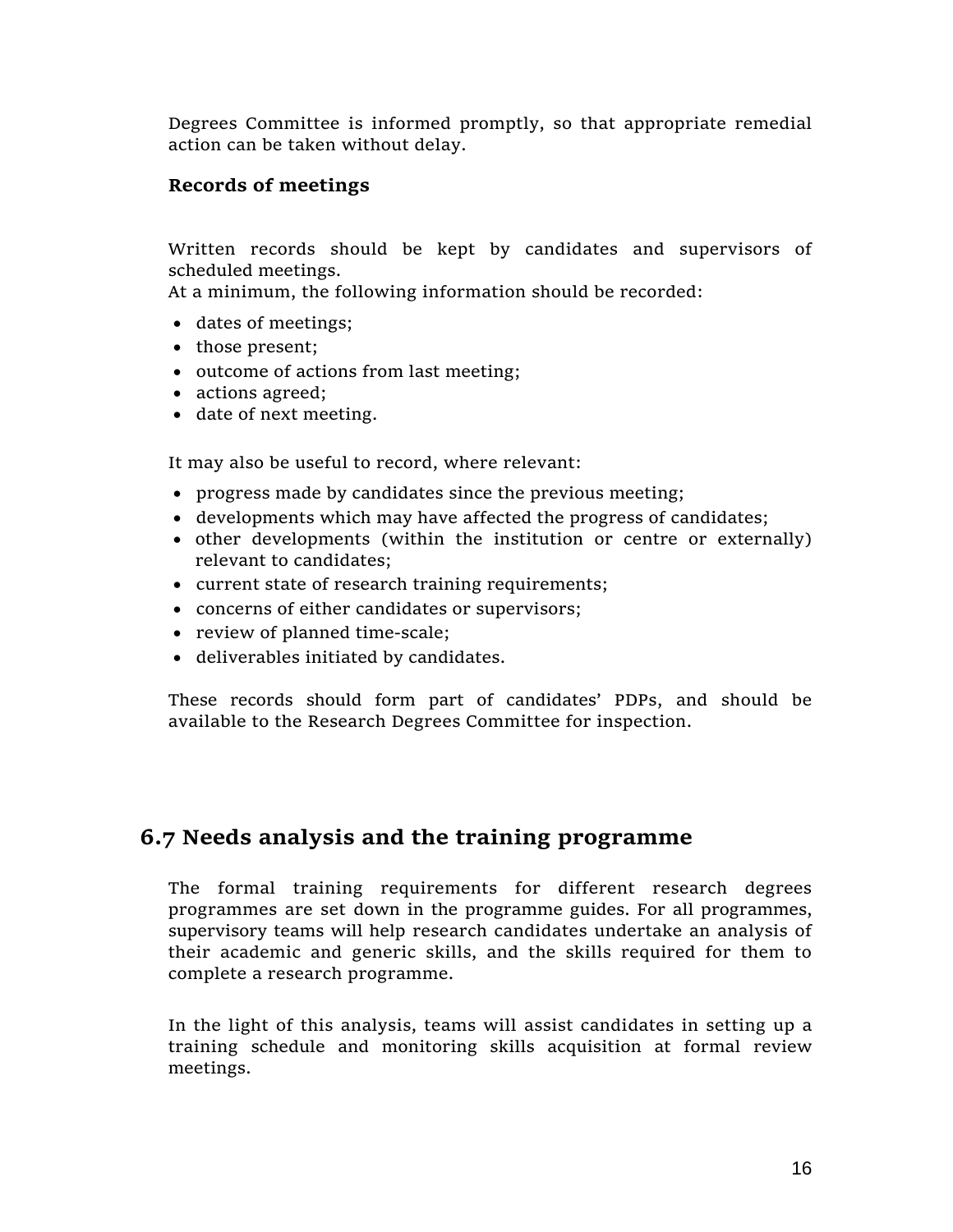All research candidates are required to develop PDPs. Advice on PDPs and reflective practice should be included in induction programmes.

Many candidates may have developed a PDP as a requirement of their professional work prior to admission to study, and this may be adaptable to include their research development; the University of Wales is not prescriptive about the form of candidates' PDPs.

### **6.8 Absence of Director of Studies**

Where a Director of Studies is absent for short periods (three months or less), another member of the supervisory team should assume their responsibilities, either through formal or informal arrangements.

Where a Director of Studies is expected to be absent for a period of more than three months, the Research Degrees Committees should consult with candidates and supervisory teams and appoint another Director of Studies (either for the period of absence of the current Director of Studies, or for the remainder of the research programme (as appropriate)).

The impact of extended absence by other members of supervisory teams should also be considered by the candidate's Director of Studies, and, where, necessary the Director of Studies should consult with the Research Degrees Committee to identify and appoint a suitable alternative supervisor.

### **6.9 Progress, review and monitoring**

Supervisory teams play a critical role in ensuring that postgraduate researchers are able to acquire the necessary skills and knowledge to make progress on research programmes at the rate required to allow completion within an appropriate period.

Candidates and supervisors are jointly responsible for ensuring that the objectives of the research and training plan are reviewed at reasonable intervals (for example, every three months for full-time candidates) and adjusted in the light of developments.

Supervisors are responsible for evaluating the progress of candidates in achieving these objectives, and advising them of the corrective action necessary where problems arise.

At an early stage (preferably within three months of enrolment for fulltime candidates and six months for part-time candidates) candidates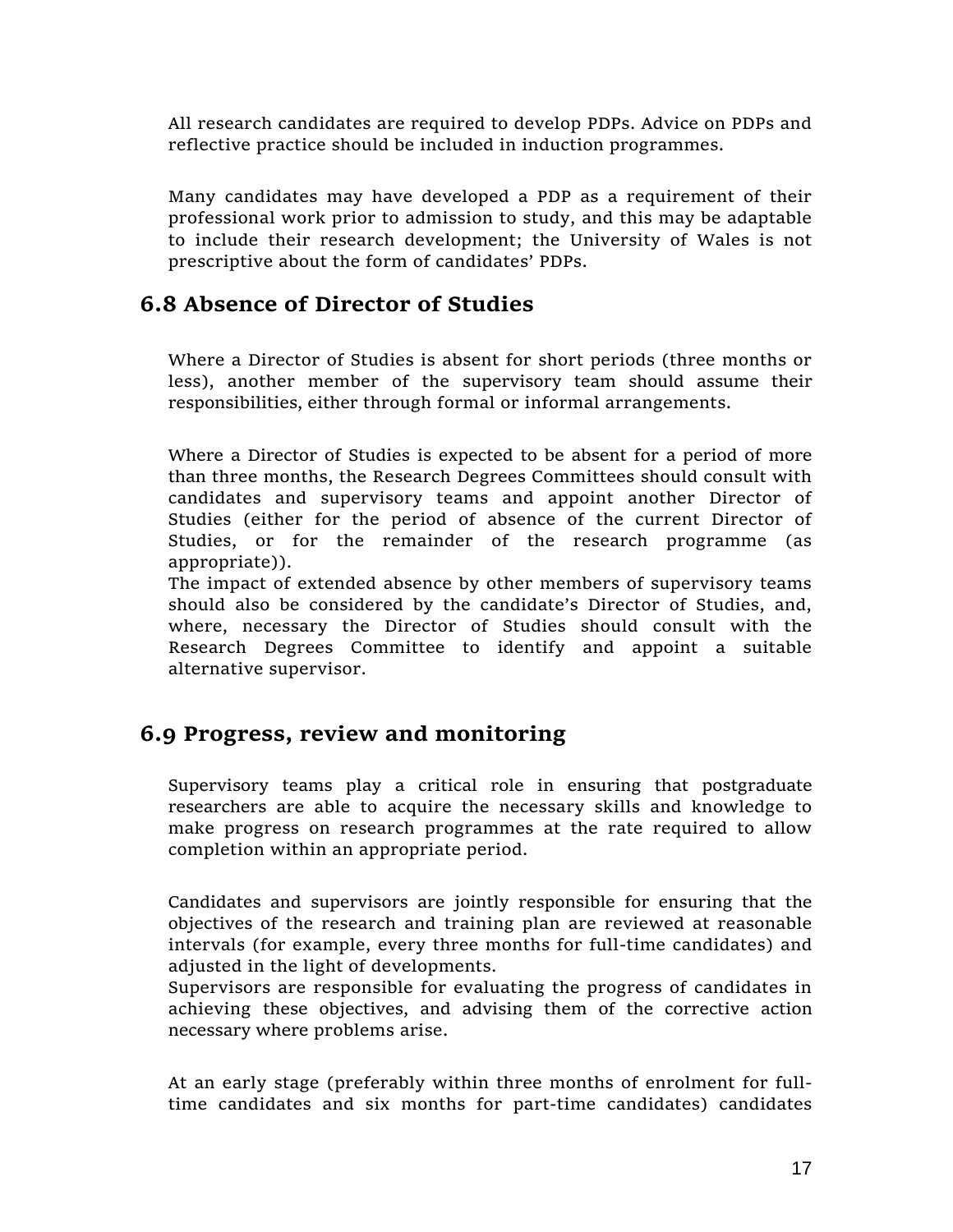should agree a research programme with the supervisory team and submit a research proposal to the Research Degrees Committee and to Degrees and Academic Awards Board, whose approval shall be required for continued enrolment.

Where candidates have not submitted a project for approval within the timeframes specified above, this will be a cause of concern and in such circumstances, Research Degrees Committees should ensure that satisfactory progress is being made and that supervisory teams have developed adequate plans to deal with any barriers to progress.

#### **What constitutes satisfactory progress?**

Satisfactory progress generally means making sufficient progress to maintain the likelihood of completion within the normal minimum period of enrolment. Unforeseen personal or professional problems may impede progress, and this advice is intended to provide general guidance, not to anticipate all possible eventualities.

#### **Principles**

During the first year of research, it is very important to ensure that candidates are showing the necessary development to continue their research projects through to completion.

Where candidates are showing areas of weakness that may seriously impede their ability to complete the programme, it is essential that the weaknesses are addressed promptly, and that any remedial programme or activity is closely monitored.

Where candidates are showing clear signs during the first year of study that they may be unable to complete satisfactorily the research programme within the normal minimum time, the institution or centre should give very serious consideration to advising them of the consequences of failure to make satisfactory progress, and counselling them to consider terminating enrolment.

During the first year, the quarterly reviews need to take a very detailed and critical look at the development of the appropriate skills by candidates, and of their achievements of the following milestones:

 a satisfactory written literature review to support the project proposal. The review should show a satisfactory grasp of the rules for written presentations, the ability to analyse and summarise published work, and to justify the research project. The timing for this requirement will vary depending on the subject area; it may be a much smaller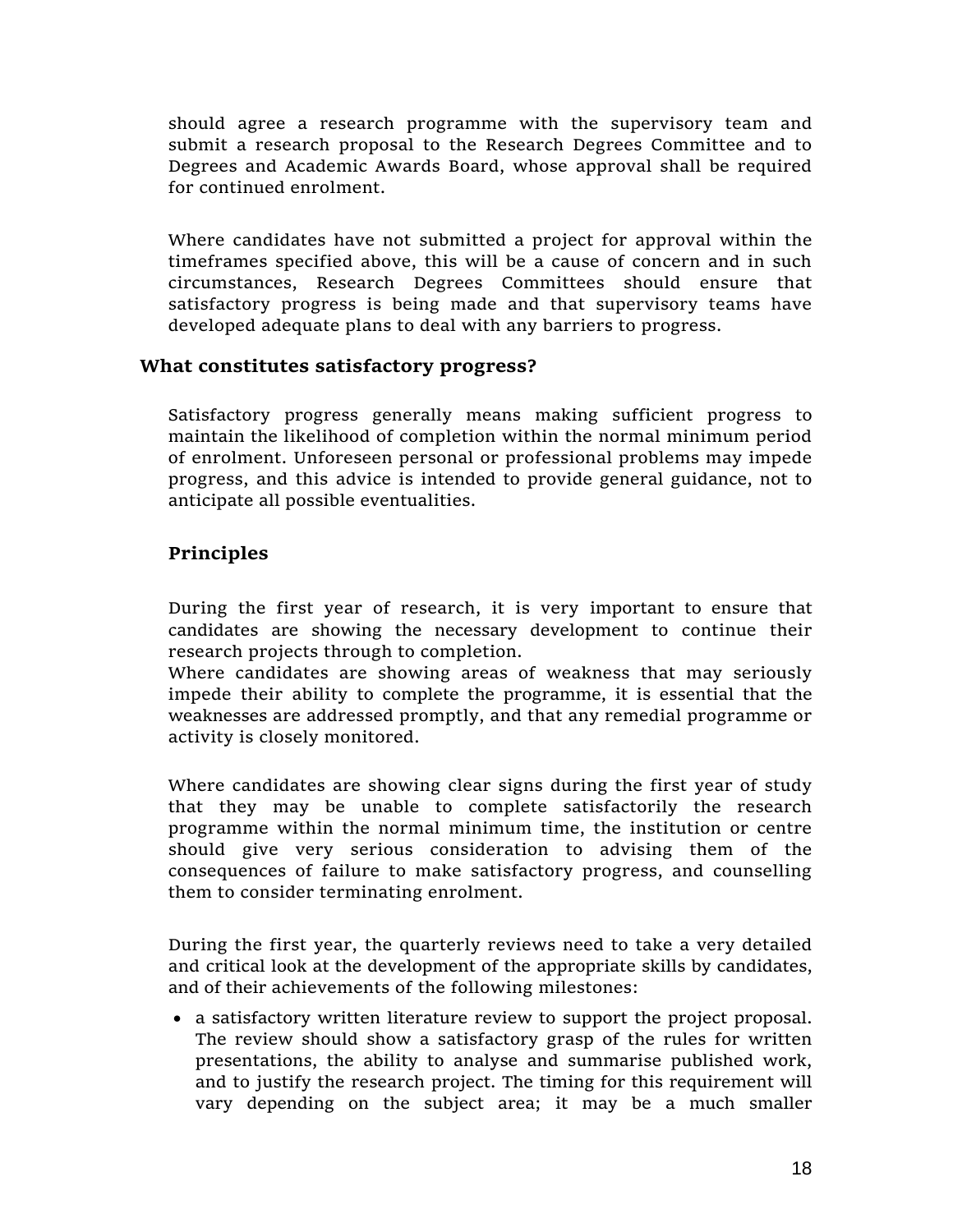requirement in a practice-based research area than in a theoretical research area. However the date for a satisfactory review to be received should be set at the start of the programme, and should be completed by the end of the first year at the latest for full-time candidates, or by the end of the second year for part-time candidates.

- a satisfactory Research Proposal, giving details of the work to be carried out, the techniques to be used, and how any skills are to be acquired, and the planned timeframe for the completion of the project. This timeframe should form the basis for assessing whether progress with the project is according to plan. This is expected three months after enrolment for full-time candidates or six months for part-time candidates, and where a proposal has not been approved by the supervisory team by this stage then candidates' progress should be more closely monitored, and the Research Degrees Committee notified;
- at the end of the first year for full-time candidates (second year for parttime candidates), an annual monitoring report, including plans for the transfer application, should be approved by the Research Degrees Committee.

During the second year of study (third year for part-time candidates), a major milestone is the transfer from MPhil/PhD to PhD. It is advisable that initial applications for transfer should be made as early as possible during this year. In any case, the application for this transfer must have been made within an 18-month period after enrollment for full-time candidates (30 months for part-time candidates). (See section 7 below.)

In addition, by the end of the second year of full-time study (third year for part-time candidates), candidates should have produced a plan for the thesis, and should be able to make a more reliable estimate of the likely completion date.

Midway through the third year of full-time study (or at the end of the fourth year for part-time candidates), institutions or centres should require a review of progress with the thesis.

By this stage, the first draft of the thesis should be substantially complete, and should have been received by the Director of Studies. An examination board should have been identified, and a submission date agreed.

Any barriers to progress with the thesis should be identified by the supervisory team, and if necessary, help to overcome the barriers should be sought promptly from the Research Degrees Committee. Where the expected milestones have not been achieved then the Research Degrees Committee should be notified.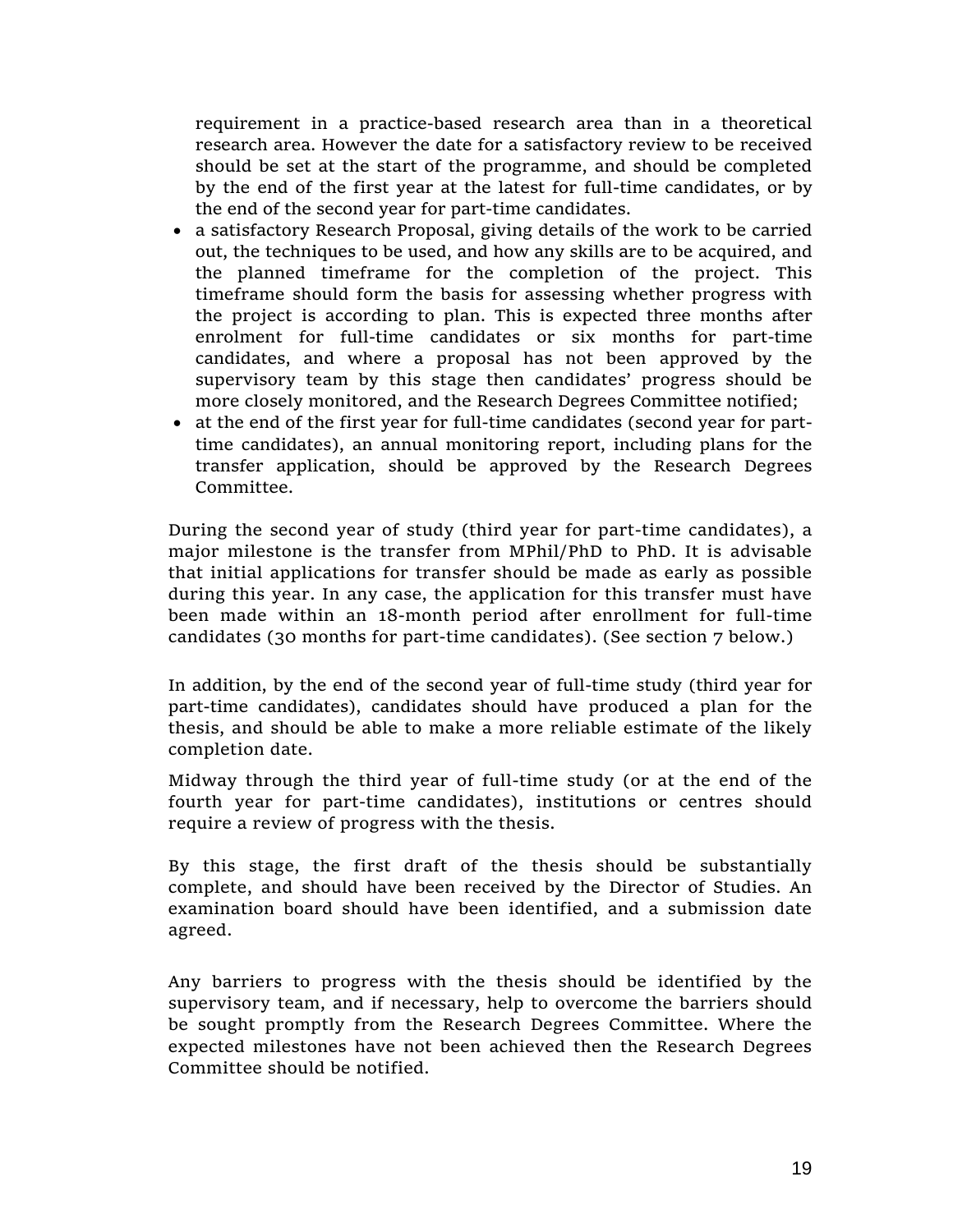The annual report form required for enrolment onto the fourth year for a full-time PhD candidate (or sixth year for a part-time candidate) must include a detailed plan for submission of the thesis with milestones; these should be kept under review by the Research Degrees Committee.

#### **Formal reviews**

Candidates and supervisory teams should, wherever possible, agree and complete an on-line record of supervisory meetings or notify the appropriate member of Research Degrees Committee when quarterly reviews have been completed.

Normally no formal report of the outcome of the review is needed; however where serious and unresolved concerns about progress have been raised then the appropriate member of Research Degrees Committee should be notified of the nature of the concerns and the actions agreed to deal with them.

It is essential, where supervisory teams have formally raised concerns about progress, that every effort is made to ensure that candidates understand the basis for the judgement and have the opportunity to comment on it. The supervisors should give the candidate a written warning about the basis of their judgement of lack of satisfactory progress, setting out the agreed actions required to establish satisfactory progress, the timeframe of the plan, and the consequences of a further formal finding of lack of satisfactory progress. It is the responsibility of the appropriate member of Research Degrees Committee to ensure that candidates have the opportunity to comment on the warning, and this may be done independently of the supervisory team.

It is particularly important that supervisory teams strike a balance between positive support of development and critical appraisal of progress. Where candidates do not show satisfactory development, despite the support and guidance of the supervisory team and the Research Degrees Committee, the expectation is that they will not be allowed to continue.

#### **Annual monitoring**

Annually, candidates and supervisory teams should complete a report to Research Degrees Committee detailing progress against planned objectives, and objectives for the coming year, as well as drawing attention to any set-backs or problems which might delay the successful completion of research programmes. Reports should also allow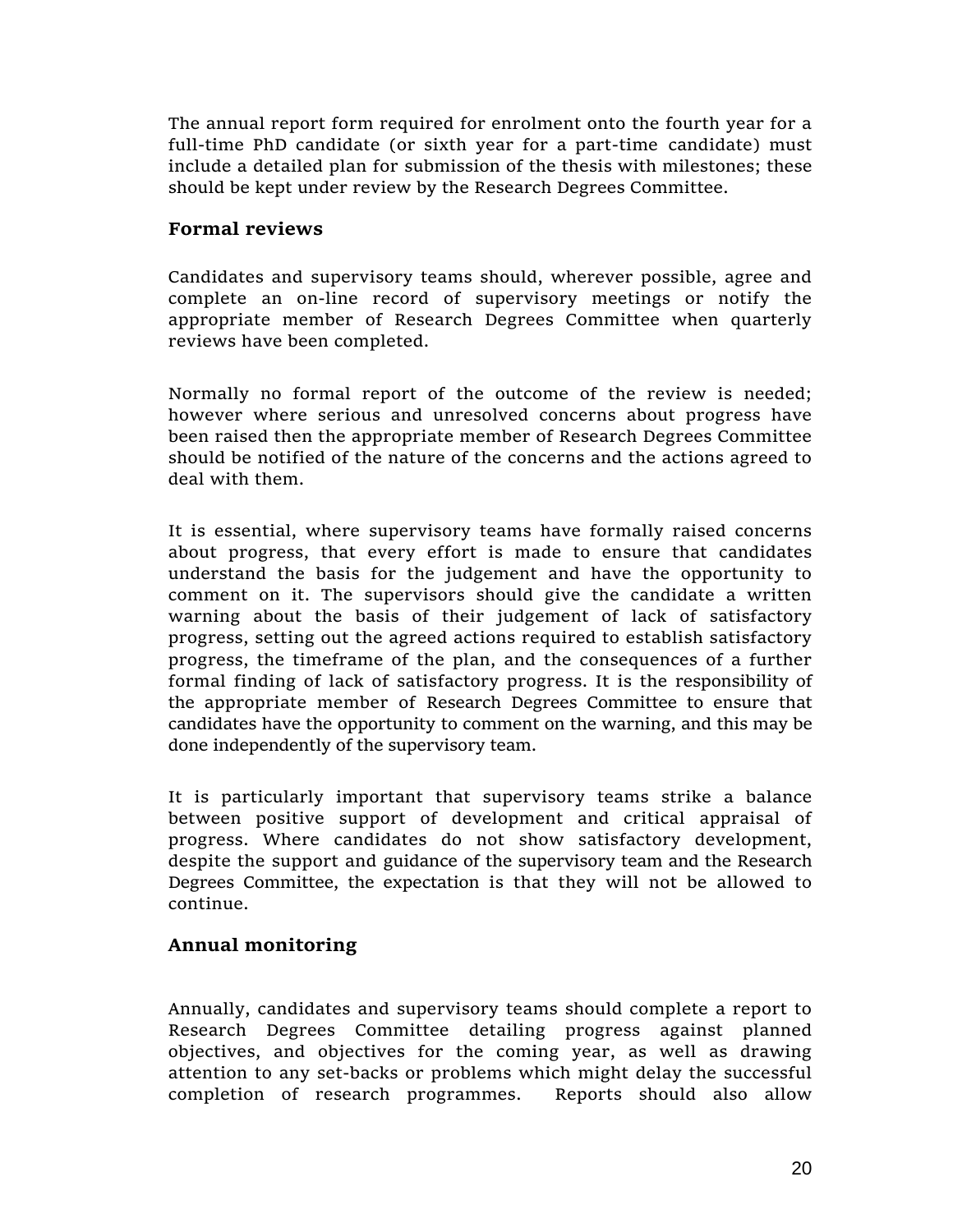candidates the opportunity to comment on the facilities available to them, and on the quality of the supervision they receive.

Annual monitoring reports are the official record of student progression and re-enrolment is dependent upon Institutions/Centres providing evidence that a student has made progress with their studies. A student cannot be re-enrolled unless the University is satisfied that the progression made is sufficient.

Although candidates and supervisory teams are required to file a report annually, candidates may submit a report directly to the Research Degrees Committee at any time if they experience problems which are not being resolved satisfactorily.

Failure to submit a satisfactory annual report or failure to resolve satisfactorily any issues in the report of concern to the Research Degrees Committee may result in enrolment being terminated. Research Degrees Committees will normally require evidence of a previous formal warning to candidates on progress, a recovery plan agreed at that time, and further evidence of lack of progress, before the research programme is terminated. Candidates have the right to appeal against such decisions.

The supervisory team should normally complete Section1 of the annual monitoring form first, with the candidate being given the opportunity to comment on what has been written by the supervisory team when completing their section of the form.

#### **Suspension and Extension Requests**

Candidates may apply for an extension to their maximum period of study if required. Where a candidate is unable to continue with their research or their performance is adversely affected by exceptional circumstances, they may apply for a suspension of studies.

All extension and suspension requests must be submitted to the Research Degrees Committee (RDC) for consideration, prior to submission to the University of Wales' Special Cases Committee for final consideration and approval.

Detailed guidelines on the management of suspension and extension requests can be found in Appendix 1 to this Code of Practice.

### **7. Transfer from MPhil/PhD to PhD**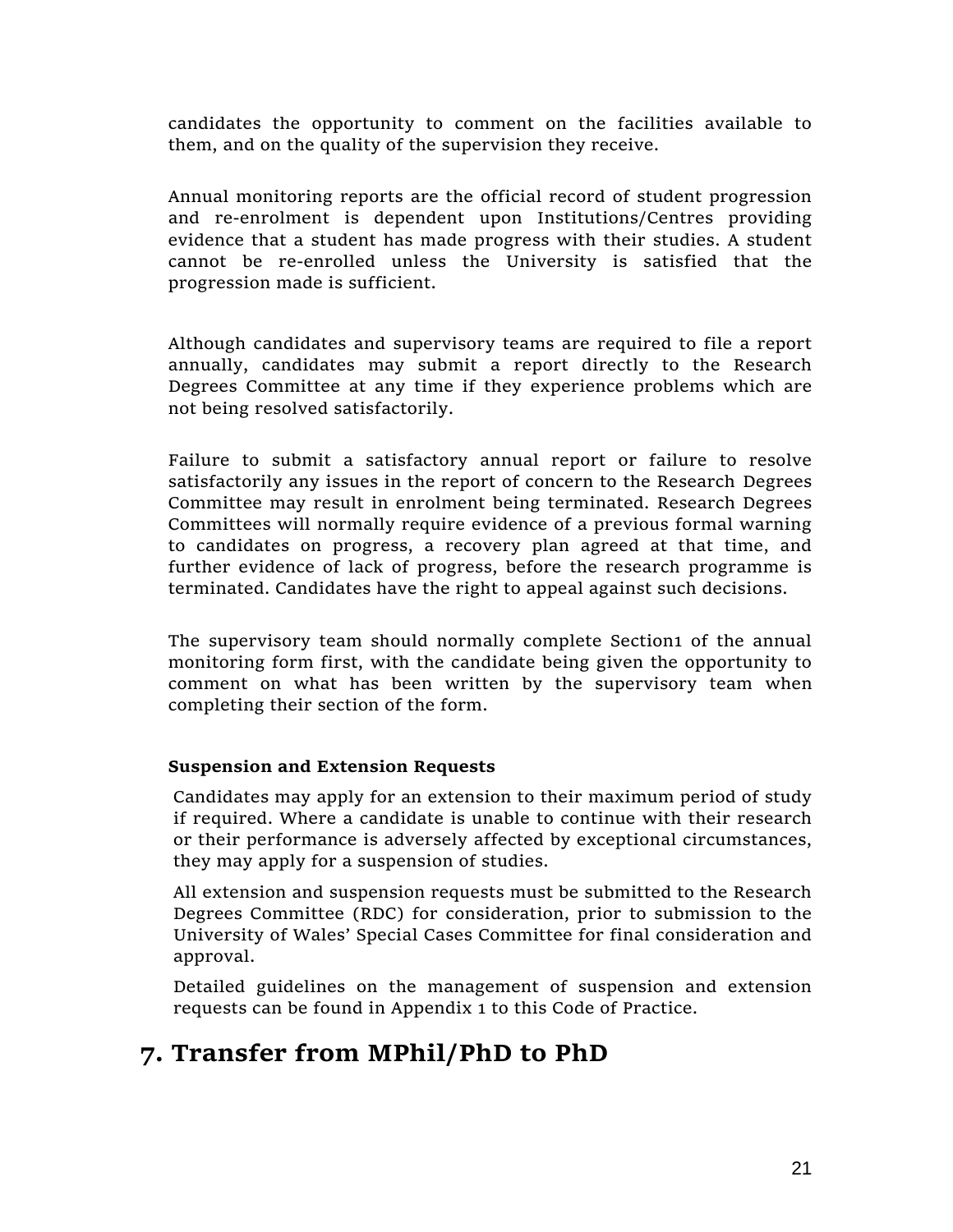Except where candidates are allowed to enrol with advanced standing due to the prior satisfactory completion of a substantial piece of research, all candidates are required to undergo a formal review process (normally after 12 months for full-time candidates and 24 months for parttime candidates), before they can transfer to, or continue on, a PhD programme. The Degrees and Academic Awards Board requires that initial applications for transfer of enrolment from MPhil/PhD to PhD must have been made within an 18-month period after enrolment for full-time candidates, and within 30 months for part-time candidates. The Degrees and Academic Awards Board requires that the transfer process is completed within 24 months of enrolment (36 months for part-time candidates) and will not consider applications for transfer that have not been approved by the institution or centre within this time-frame (See Section 9 of the Research Degree Regulations).

The purpose of the transfer process is to ensure that candidates have shown the development in skills needed to be able to complete the PhD; it is not expected that all the skills required of a doctoral candidate at examination will be fully developed at transfer, however where candidates are clearly not showing an appropriate level of skills development then they should not transfer to a PhD enrolment but complete the degree of MPhil.

The transfer process should involve candidates producing a written report of 3000 to 6000 words in length on work completed and in progress, training undertaken, a literature review and a research schedule. Draft chapters may constitute part of the written report.

The report should be assessed by a progression panel which includes an independent researcher who should have experience of supervising at least one PhD candidate to successful completion.

Candidates should give an oral presentation to the progression panel, and respond to questions raised by members of the panel.

It is the responsibility of candidates and supervisory teams to start the transfer process by submitting a report to the Research Degrees Committee. It is the responsibility of the Director of Studies to set up the progression panel.

The progression panel in its report to Research Degrees Committee may recommend:

- transfer a candidate to a PhD programme;
- deferral of the decision for a defined period to allow a candidate to meet conditions set by the progression panel;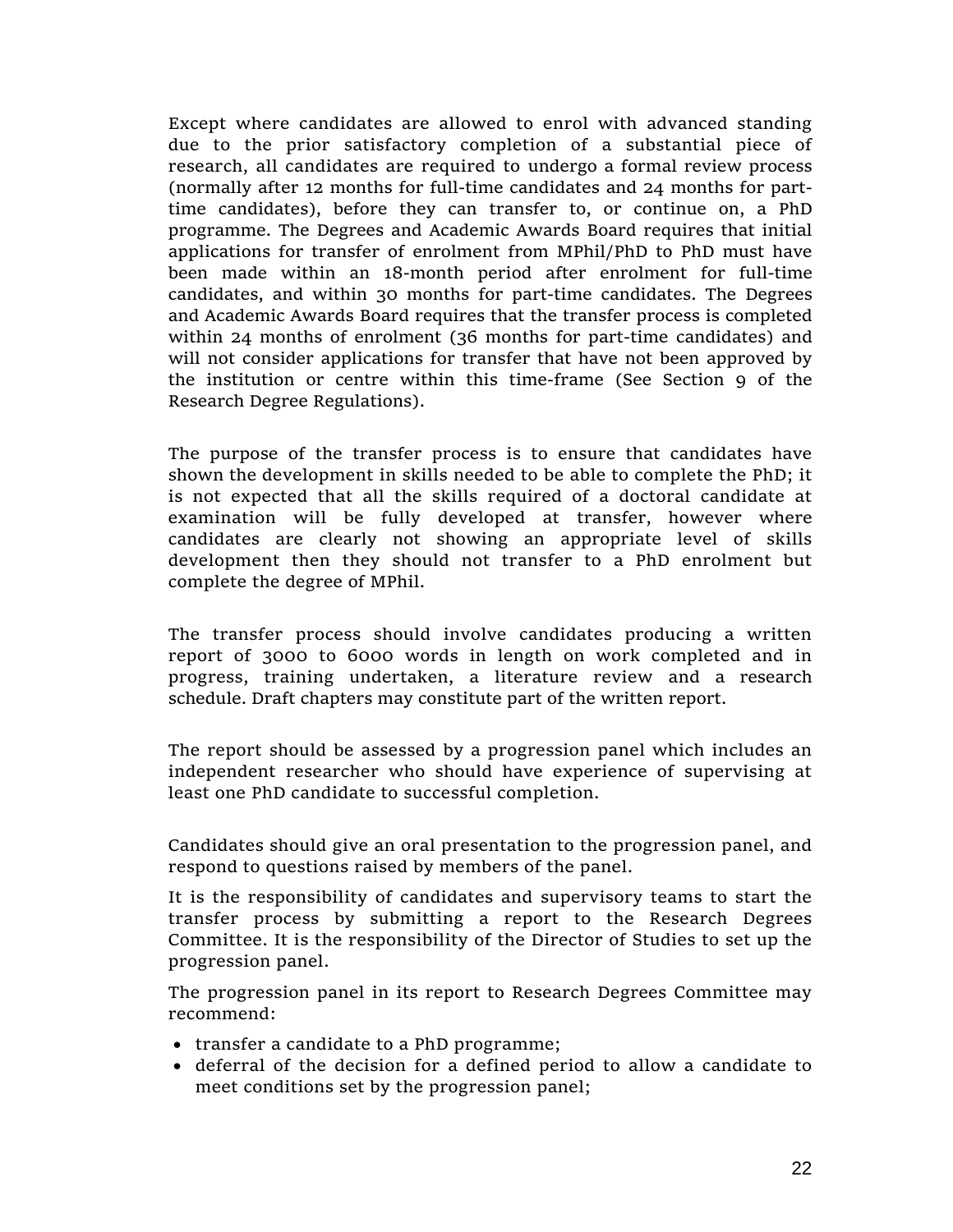refusal to approve transfer. Generally such a recommendation will only be made where candidates have already received written notice at an earlier stage that their progress is not satisfactory.

Full reasons in support of the recommendation should be given in writing to candidates.

The Degrees and Academic Awards Board makes a final decision on all transfer recommendations

Note: Where a candidate has been permitted to enrol directly onto a PhD, a formal process of transfer of enrolment does not apply. However, the first annual review (second for part-time candidates) should be considered as important as a transfer review.

### **8. Assessment**

The formal procedures for assessing research degrees are set out in the Regulations.

The oral examination of a candidate on the basis of his or her thesis forms the final assessment, and criteria for the award of the appropriate degree are included in the Guide to the Examiners and Chairs of Examining Boards.

### **8.1 Submission of the thesis**

To be eligible to submit a thesis, research degree candidates must be enrolled on the degree for which submission is intended, and have paid all fees due (including any re-examination fee required) and satisfied all other financial obligations. The intention to submit a thesis for examination is given by the supervisory team submitting the nominations for the examining board initially to the Research Degrees Committee.

Where a candidate and supervisory team disagree as to whether a thesis is ready for submission and examination, and the candidate wishes to submit the thesis against the advice and judgement of his/her supervisory team, the candidate must provide a written declaration to the Chair of the Research Degrees Committee before submission noting their intention to submit. The Chair of examining board will make examiners aware of the supervisory team's views prior to the examination taking place.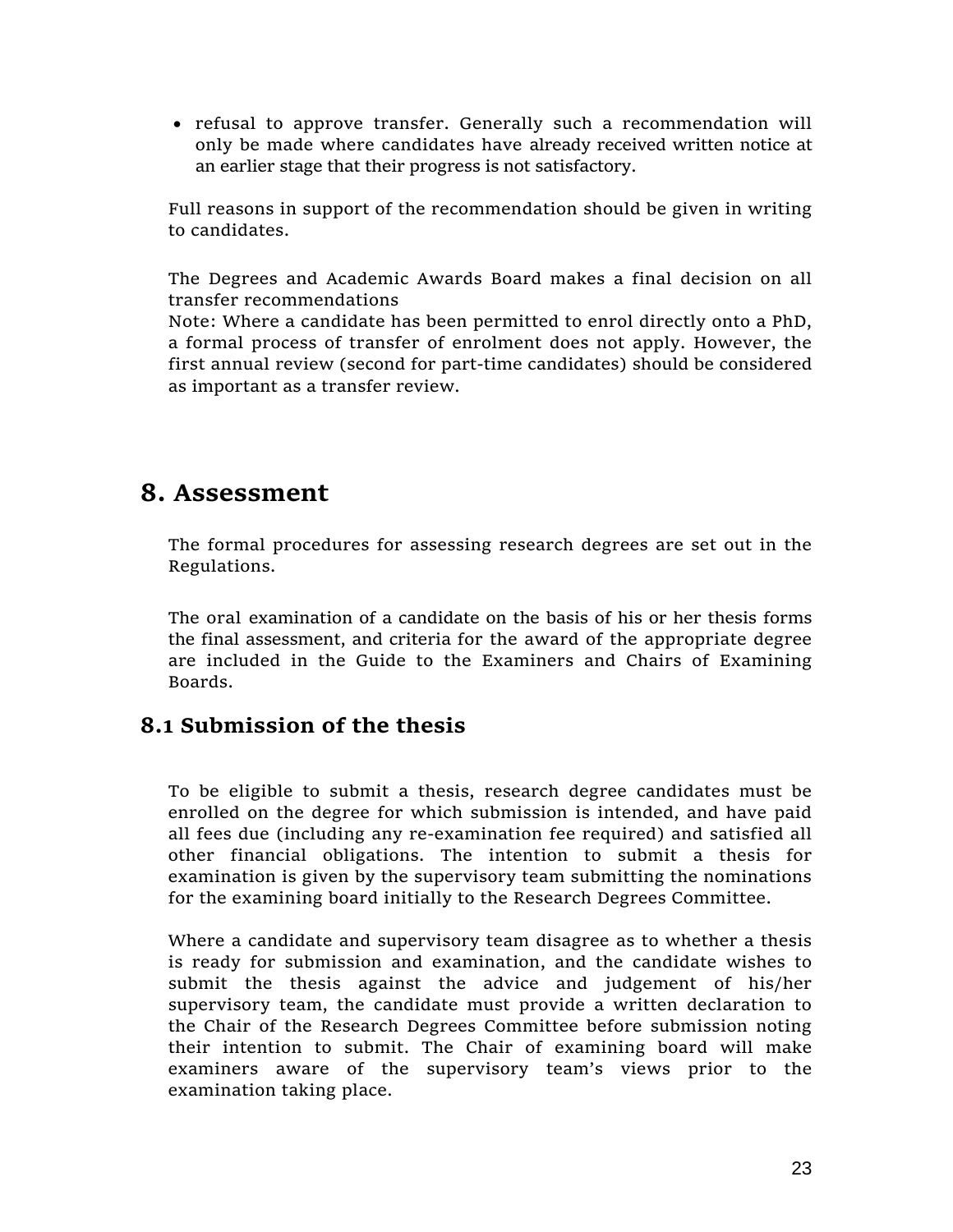Within the maximum enrolment period, candidates should submit to the institution or centre two copies of the temporarily or permanently bound thesis and separate material, as well as an additional loose copy of the abstract transcribed onto the appropriate form. Where the nature of the work makes it difficult to comply with the requirement for copies of separate material, candidates should seek advice from the Academic Registry on numbers of copies.

Candidates may not amend, add to, or delete from the theses after they have been submitted and prior to examination. However, should candidates find that material has been left out of the copies of the thesis sent to the examiners, the Chairs of the examining boards may take action to permit the missing material to be sent to the examiners.

Arrangements for the examinations and all associated correspondence are co-ordinated by the institution's Academic Registry or by the appropriate administrative authority of the University of Wales in the case of candidates at centres.

#### **Practice Based PhDs**

The University defines the 'thesis' of practice-based PhDs as comprising both a substantial body of creative, curatorial or published work in the form of an exhibition/media output/performance and a written element which provides the creative work with a relevant historical, theoretical, critical and/or design context. As such, both elements must be 'submitted' simultaneously and work on the creative component must cease when the written element is submitted for examination.

#### **8.2 Examinations**

Candidates for MPhil and PhD degrees are examined on the basis of their work. This involves the examiners independently reviewing and reporting on the thesis, followed by an examining board conducting an oral examination. However, in the case of a re-submitted thesis, an oral examination may be waived at the discretion of the examining board. This is done on the basis of a satisfactory oral examination after the initial submission.

The date of the examination is normally within twelve working weeks of the examiners' receipt of the thesis. If the submission is delayed then the time commitments of members of the examining board may preclude an early oral examination.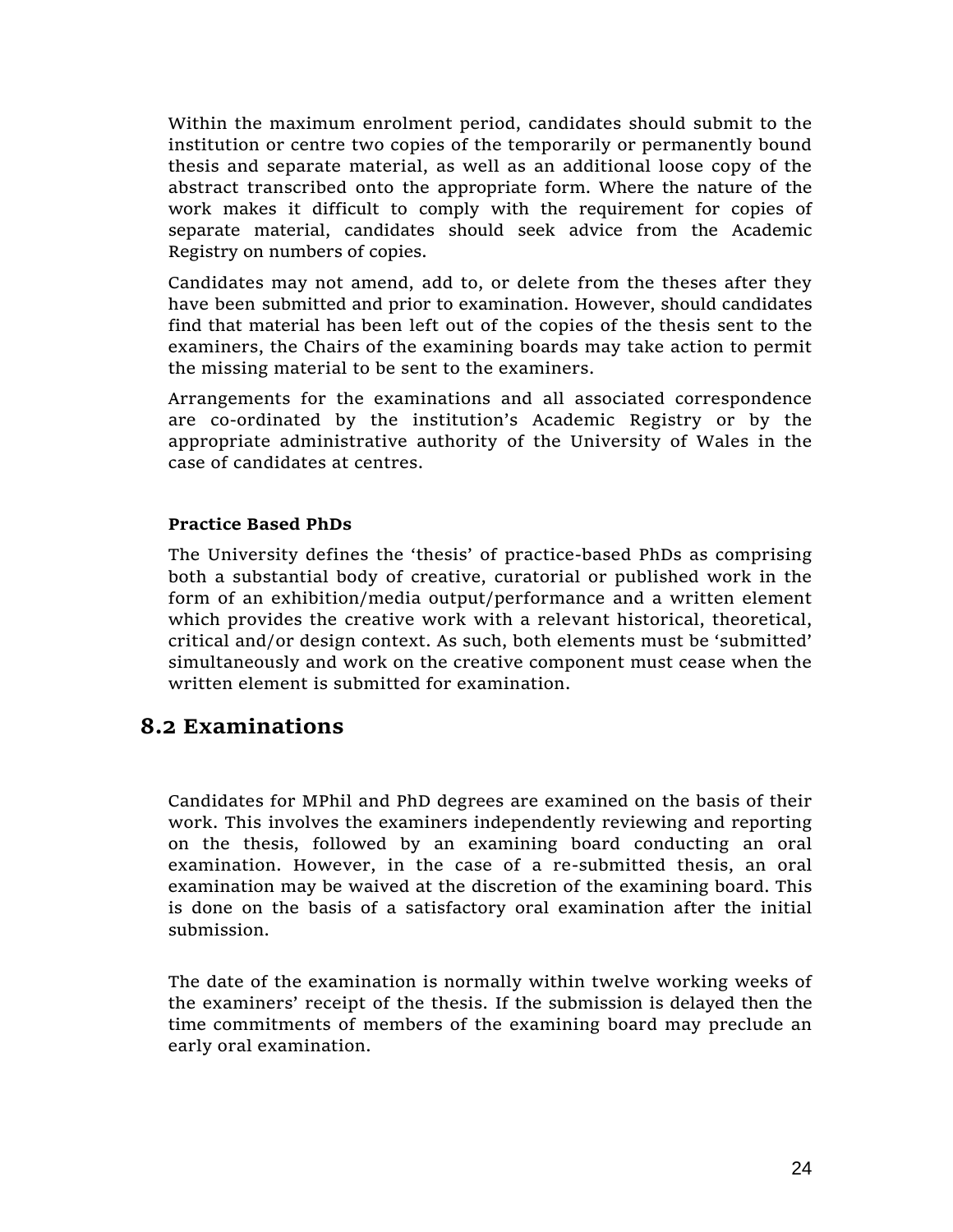In cases where there has been a significant delay in the submission after the appointment of the examining board, it is good practice for the academic authorities to ensure that members of the board will be available for the oral examination within an acceptable time frame. The advice of the Research Degrees Committee should be sought if it seems necessary for an alternative examiner to be appointed.

Note: The oral examination may not be deferred for a period exceeding 12 months from the date of submission of the thesis.

### **8.3 The Examining Board**

An examining board is normally made up of an independent Chair, an internal examiner and an external examiner. However, in certain cases, specified in the regulations (e.g. when the candidate is a member of academic staff at the Centre concerned or where the most appropriate specialist in the thesis topic does not have an academic background), the examining board should be made up of the Chair (as above) together with two external examiners.

Internal examiners are staff of the institution or centre or of other accredited institutions of the University of Wales. Whilst there is no specified limit on the number of times a member of staff can act as an internal examiner, it is good practice to vary the person appointed to the role. External examiners are from outside the University of Wales and the centres.

The composition of the examining board is arranged by the Research Degrees Committee after consultation with candidates and supervisory teams, and subject to ratification by the Degrees and Academic Awards Board. Submission of the proposed examining board to the Degrees and Academic Awards Board should be done about three months prior to the expected submission of the thesis.

Should it prove impossible to appoint an appropriate internal examiner from within the institution or centre, Degrees and Academic Awards Board may appoint an internal examiner from another accredited institution of the University of Wales.

#### **Appointment and Role of the Chair**

The Chair, who may not be a member of the supervisory team, shall be a senior member of academic staff approved for the purpose by the institution or centre. The Chair should not have any previous connection with the candidate's work and it is considered good practice to appoint a Chair from a different part of the institution or centre to that of the candidate. If this is not possible and where the Chair has a direct line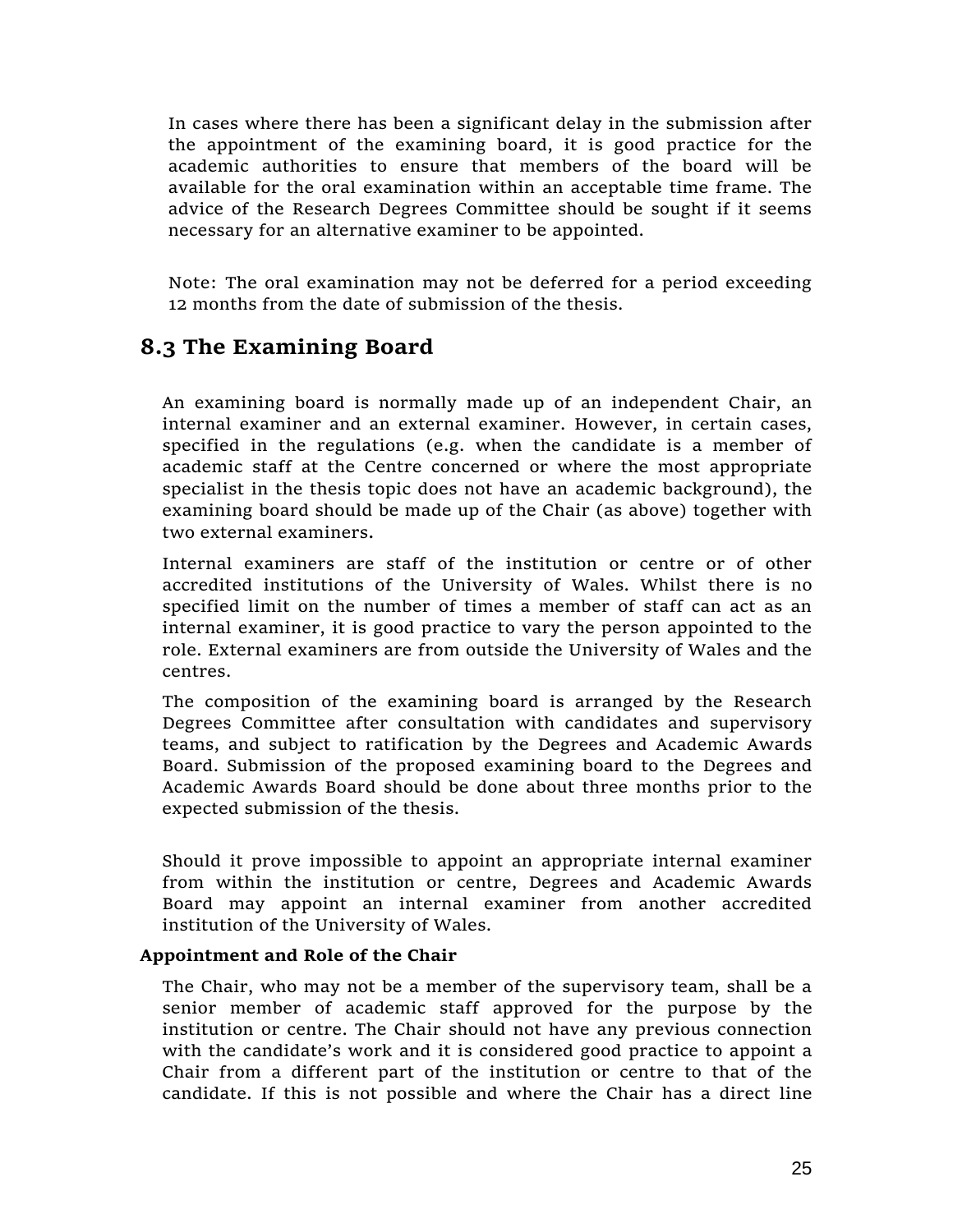management relationship to the internal examiner, a Conflict of Interest declaration must be made to the Research Degrees Committee when the composition of the examination board is being considered.

The primary role and responsibility of the Chair is to ensure that the examination process is rigorous, consistent and fair, and the examination is conducted in an appropriate manner, according to the established procedures in place.

As such, Chair's should ensure the following:

- that they attend the pre-examination meeting with the examiners' to structure the agenda for the examination and agree who will lead on each topic and question;
- at the start of the examination the Chair should introduce the examiners and candidate and explain his/her role in the examination process and how the examination will proceed;
- that the examiners and candidate are satisfied with the room and conditions for the examination and are ready to proceed;
- that during the course of the examination the agenda agreed at the pre-meeting is followed and both examiners are satisfied that all their questions and concerns have been addressed;
- if the Director of Studies or any supervisor is present at the examination that no communication or help can be given to the candidate;
- at the end of the examination, ensuring that both examiners and candidate have had the opportunity to ask any questions;
- communicating the recommendation of the examining board to the candidate and explaining the next stages in the approval process for that recommendation;
- that examiners are aware of the outcomes available to them under the University's regulations and the need to evidence their recommendation in the reports;
- that the external examiner is reminded on the need for a detailed report on the oral examination.

### **8.4 Criteria for the appointment of examiners**

The Research Degrees Committee should ensure that the proposed examiners:

- have been made aware of the nature and purpose of the degree for which candidates are being examined and the criteria by which the candidates are assessed;
- have received a copy of the abstract to the thesis;
- possess specialist knowledge and expertise in the subject of research as well as experience in examining research degrees;
- are prepared to examine the whole thesis.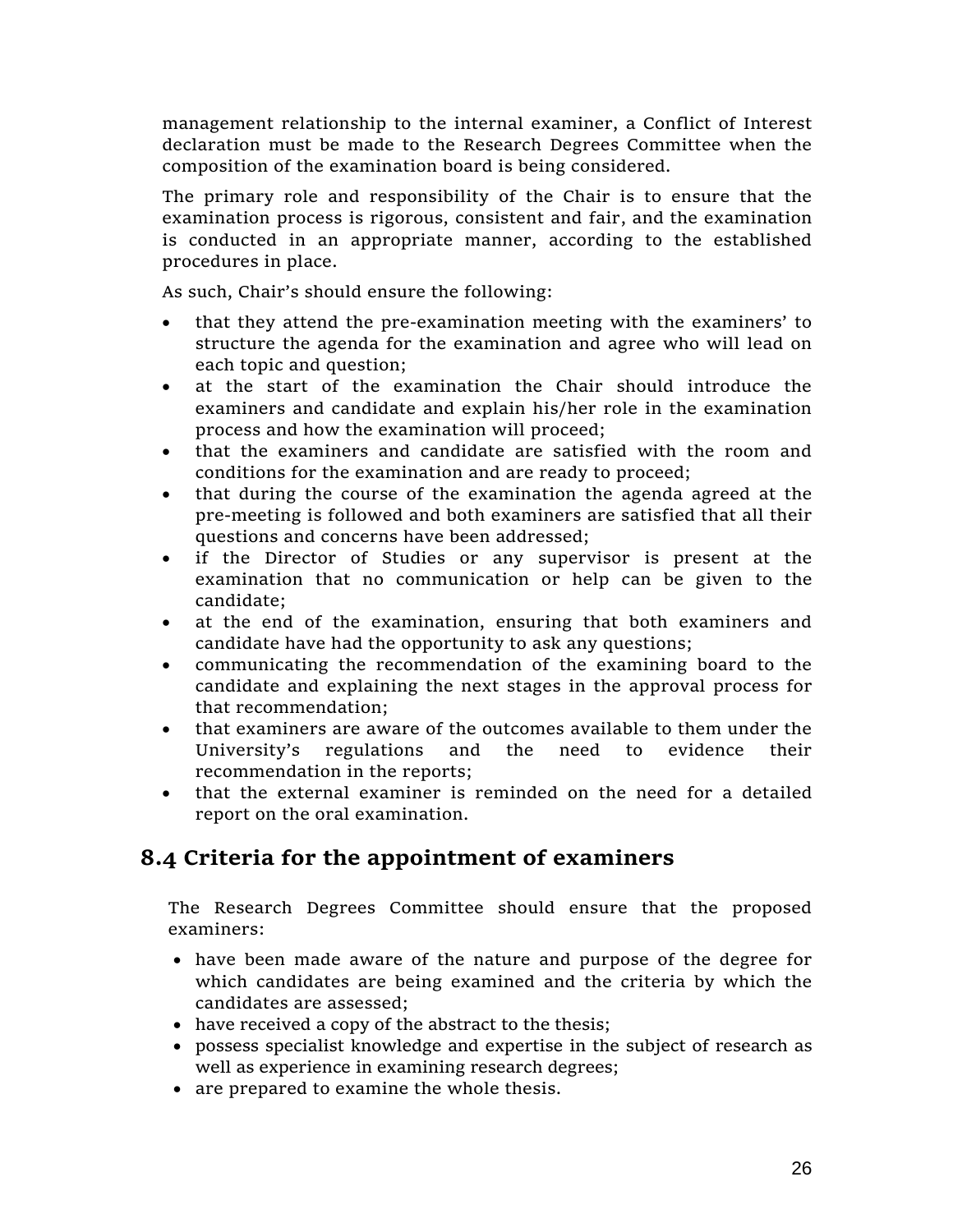It is not acceptable to appoint an examiner who is not prepared to make a judgment on the whole thesis, even if his or her particular expertise is more relevant to some parts of the work than to others.

The Research Degrees Committee should also ensure that the External Examiner:

- is (or has until recently been) a member of academic staff at a recognised Higher Education Institution in the UK, or elsewhere, but not at an institution or centre, *or* holds a role which is deemed to be equivalent of an academic role in the discipline area (e.g. curator of major museum or gallery, holder of high office in religious organisation, member of research staff at a university-recognised or governmentrecognised research institute). If the External Examiner has recently retired, they must remain active within their field;
- has not had direct or indirect communication with candidates concerning their research;
- is not enrolled on a higher degree;
- is a recognised authority in the field, with evidence of recent advanced scholarship or research;
- has extensive publications in refereed journals in the general subject area of the thesis;
- has experience of examining postgraduate research degrees;
- has not examined more than two MPhil or PhD degrees at the institution or centre in the previous five years.

An external examiner can be appointed to a research degree examining board at a particular institution or centre no more than once in a calendar year and no more than twice in five years.

Research Degrees Committees should avoid at all time appointments which suggest reciprocity. In addition, care should be taken to ensure that individual members of academic staff at any particular Centre or academic department in an institution are not normally appointed as an internal examiner for research degree examinations more than twice in any 12 month period.

Where an internal examiner has a managerial relationship with the Director of Studies, care must be taken to ensure the complete independence of the examiner. In any case, there should be no discussion of the research project or candidates between examiners and the supervisory team or the candidate following the internal examiner's agreement to serve in the role.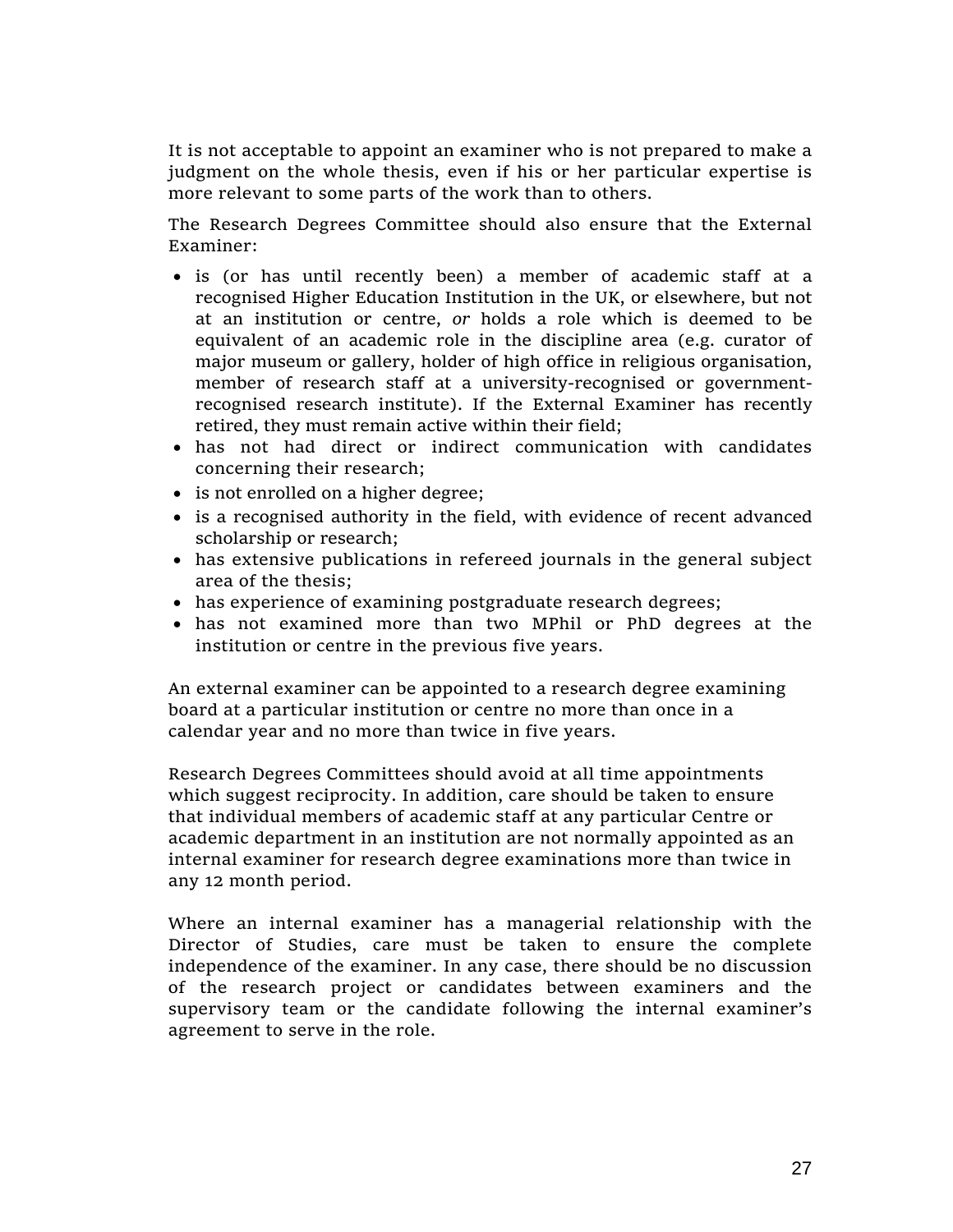### **8.5 The examination process**

#### **The written reports**

Prior to the oral examination, examiners are required to forward to the Academic Registry an independent written appraisal of the thesis using the form provided for the purpose. Examiners should not communicate directly between themselves prior to their independent reports being received by the Registry.

If an examiner has a concern about the thesis before the submission of the independent reports it should be discussed only with the Chair of the examining board. In addition, prior to the submission of the report, an examiner should not see the report on the thesis from another examiner.

#### **Practice-based PhDs**

Examiners must have read the written element of the thesis and have it to refer too when examining the creative element of the thesis. Both the external examiner and internal examiner are required to independently produce and submit a written report on the thesis as a whole, (Sections 1.1 and 2 of the RDB4 report form respectively), and to submit their reports to the institution or centre at least one week before the oral examination. Examiners are not permitted to communicate with each other until the reports on the thesis have been independently received. It is recommended, where possible, that the internal and external examiners view the creative element of the thesis separately.

A preliminary meeting of the examining board should take place prior to the oral examination to consider the structure of the questioning, to confirm the initial opinion of the examiners and to decide upon the main points to be raised during the examination (which should include any concerns previously raised in writing by the Director of Studies).

Candidates may decide whether or not supervisors are present during the oral examination, but if present supervisors may only speak in response to a direct question from the examiners. It is good practice for candidates to be asked in writing whether they agree to the attendance of supervisors.

The oral examination will normally be conducted at the institution or centre. Exceptionally, and with the approval of the Academic Registry, the oral examination may be conducted at another place or by video link. In the latter case the Chair should ensure that the candidate is able to communicate only with the examining board during the examination Arrangements for the conduct of oral examinations by video link or electronic means must confirm with the University's Guidelines for the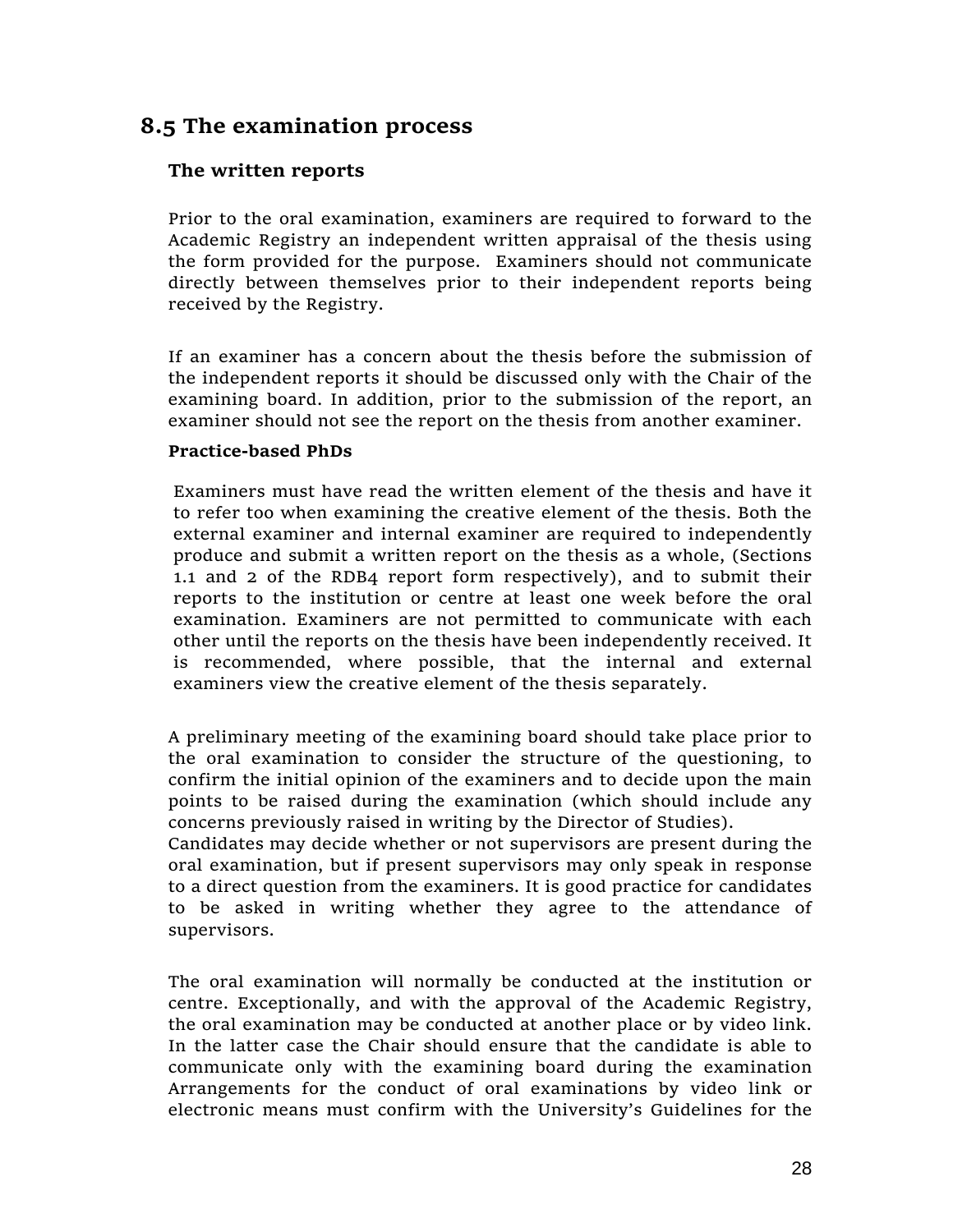Conduct of Oral Examination (Viva Voce) by Electronic Means included as Appendix 2.

In the case of candidates normally resident outside of the United Kingdom, the oral examination may be deferred until their return to this country, provided that they give no less than two months' written notice to the Academic Registry of the dates between which they will be available for oral examination in this country.

When the examining board assembles on the day of the examination, the independent written reports of each examiner should be available to all members of the board, and to the Director of Studies, if present. The oral examination should cover all aspects of the thesis, in particular the points selected by the examiners at their preliminary meeting. Candidates should be given an opportunity to comment on any adverse points and on any amendments of substance that the examiners are intending to recommend.

At the start of examinations, Chairs should ensure that candidates are introduced to the examiners, and that the atmosphere is reasonably relaxed so that candidates are not intimidated by the event.

Examiners may sometimes wish to indicate their initial opinion of the thesis at the beginning of the oral examination, so that candidates have the opportunity to challenge it; however no indication should be given that the oral examination is a formality.

Examiners are required to satisfy themselves at the oral examination that thesis is the candidate's original work.

At the end of the oral examination, candidates and any members of the supervisory team are required to withdraw. The Chair will inform candidates of the approximate time when the announcement of the outcome, that is, the recommendation to be made to the Degrees and Academic Awards Board, is expected.

#### **External Examiner's Report on the Oral Examination**

External examiners are required to write a report specifically on the candidate's performance in the oral examination. The oral examination is a key part of the examination process for a research award and external examiners play a critical role in ensuring that the quality and standards of the awards are maintained. External examiners are therefore asked to produce a report which should clearly state the issues and questions addressed in the oral examination and how the candidate's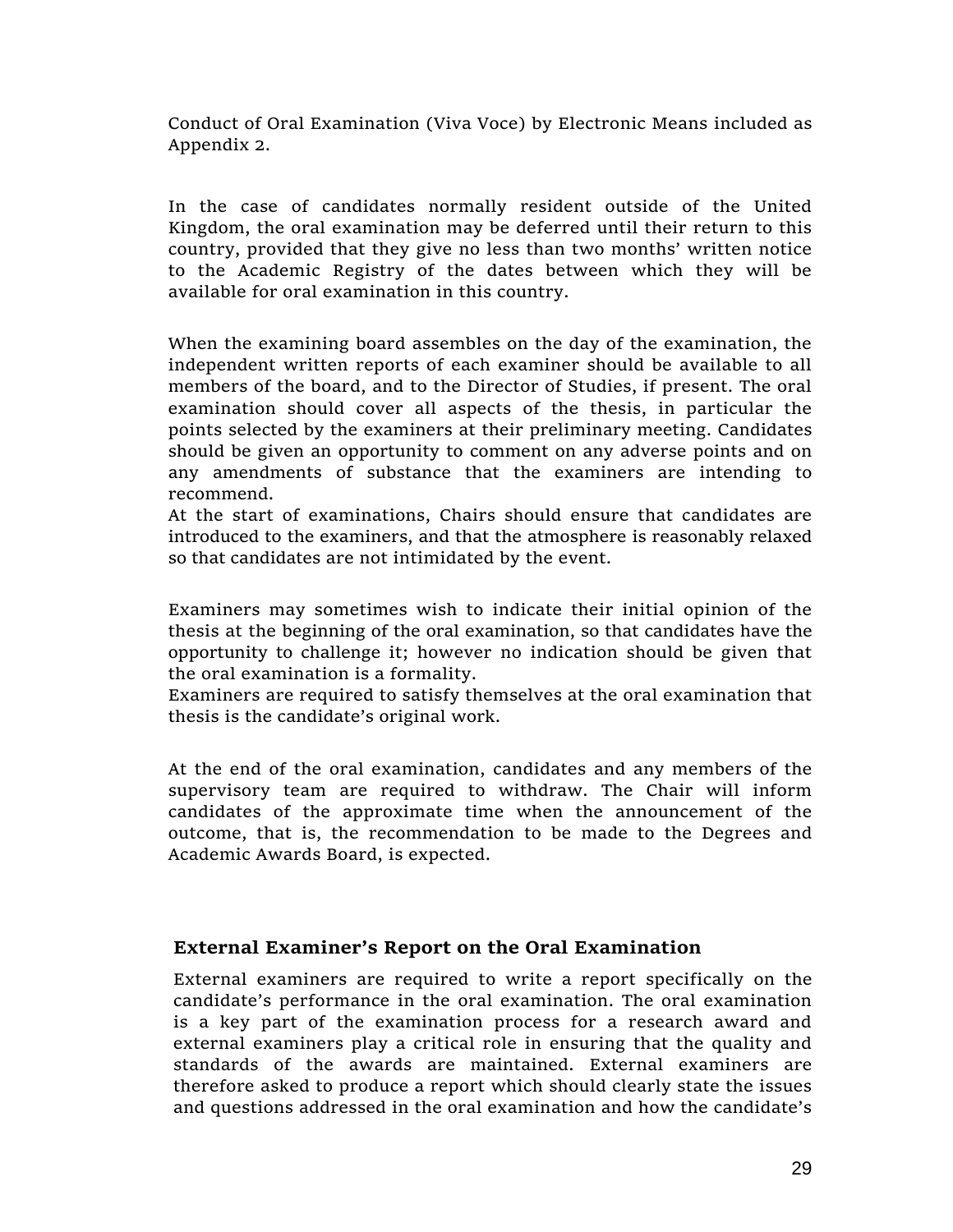response and performance contributed to the overall examination outcome and recommendation.

#### **Communicating the outcome of the examination**

The Chair should agree with the examiners on the announcement to the candidate of the recommendation of the examining board. The normal expectation is that this will be on the day of the examination following the oral examination. In exceptional circumstances, for example where the examiners are unable to agree on the outcome, the recommendation may need to be deferred. In this case candidates should be informed of the conflict on the day of the examination, and of the established procedures for resolving it.

At the end of the examination, the examiners are required to submit a report setting out their reasons for the recommendation. In the report examiners should explain in detail how candidates' work meets the requirements for originality and scholarship, or how it failed to do so. Full instructions must be included of any changes required to the thesis, and these requirements must be made available to candidates.

Where there is some disagreement, examiners should submit separate reports and recommendations to the Research Degrees Committee within ten days of the oral examination.

Following the private discussion between the examiners, candidates (and Director of Studies, should candidates wish) should be invited to return to the examination room. The recommendation of the examining board should be conveyed to candidates and will be confirmed firstly by the Degrees and Academic Awards Board and then by the University of Wales Examining Board.

The recommendation should include a clear statement selected from those available in the regulations. In the case of a requirement for minor corrections or resubmission, this should include minimum time periods before such re-submission may take place. There must also be clear indications of what candidates must complete before resubmission, and of the form of the resubmission. In such circumstances a further oral examination may, or may not, be held, at the discretion of the examining board. Examiners must provide a full report where the examination concerns a resubmitted thesis, whether or not the need for a second oral examination has been waived.

Candidates may be required to pay a fee for the resubmission period as determined by the Institution/Centre of study. During the resubmission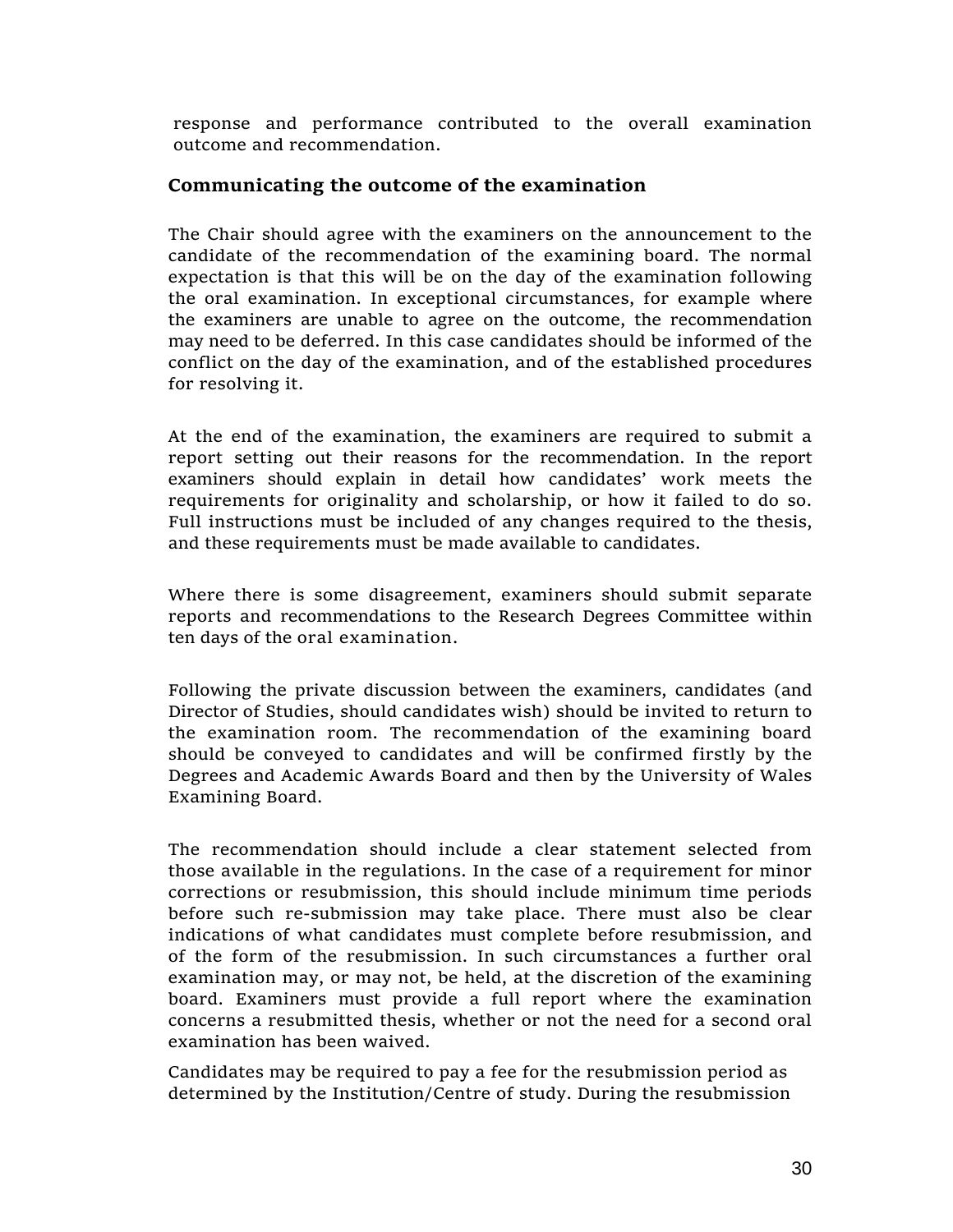period, candidates should expect continued supervision at an appropriate level as defined by the Institution/Centre.

Following the oral examination, all copies of the thesis should be left with the Chair of the examining board for return to the Academic Registry together with the appropriate form.

#### **Guidelines for examiners on resubmitted theses**

Candidates' research degree awards of the University are examined on the basis of their work. This involves examiners independently reviewing and reporting on the thesis, followed by an examining board conducting an oral examination. Where a candidate has resubmitted their thesis for examination, examiners' reports must be fully comprehensive and as detailed as possible. This is especially important where a second oral examination is not required, as the examiner's reports will constitute the evidence for a recommendation for an award to be made. In particular, examiners must make explicit and detailed reference to the corrections, amendments and modifications that were required following the first submission, and indicate whether the modified thesis now meets the requirement for an award to be made.

## **9.0 Rights and responsibilities of candidates**

### **9.1 Entitlements and responsibilities**

Institutions and centres shall be responsible for informing candidates of their entitlements and responsibilities at registration annually. Such information shall take account of the expectations of QAA, NPC as well as legislative or other requirements.

### **9.2 Prohibition on the use of professional proof readers**

Candidates' submitting theses for a research degree award of the University must include in the thesis a statement, signed by the candidate, showing to what extent the work submitted is the result of the candidate's own investigation. The award of a research degree shows the ability of the holder to create and interpret new knowledge, through original research or other advanced scholarship, of a quality to satisfy peer review, extend the forefront of the discipline, and merit publication.

As such, the University does not permit the use of professional proof readers, or recourse to the services of 'ghost-writing' agencies (for example in the preparation of theses), or of outside word-processing agencies which offer correction or improvement of English. Any candidate who makes use of the services of such agencies render themselves liable for an academic penalty in accordance with the University's regulations and unfair practice procedure.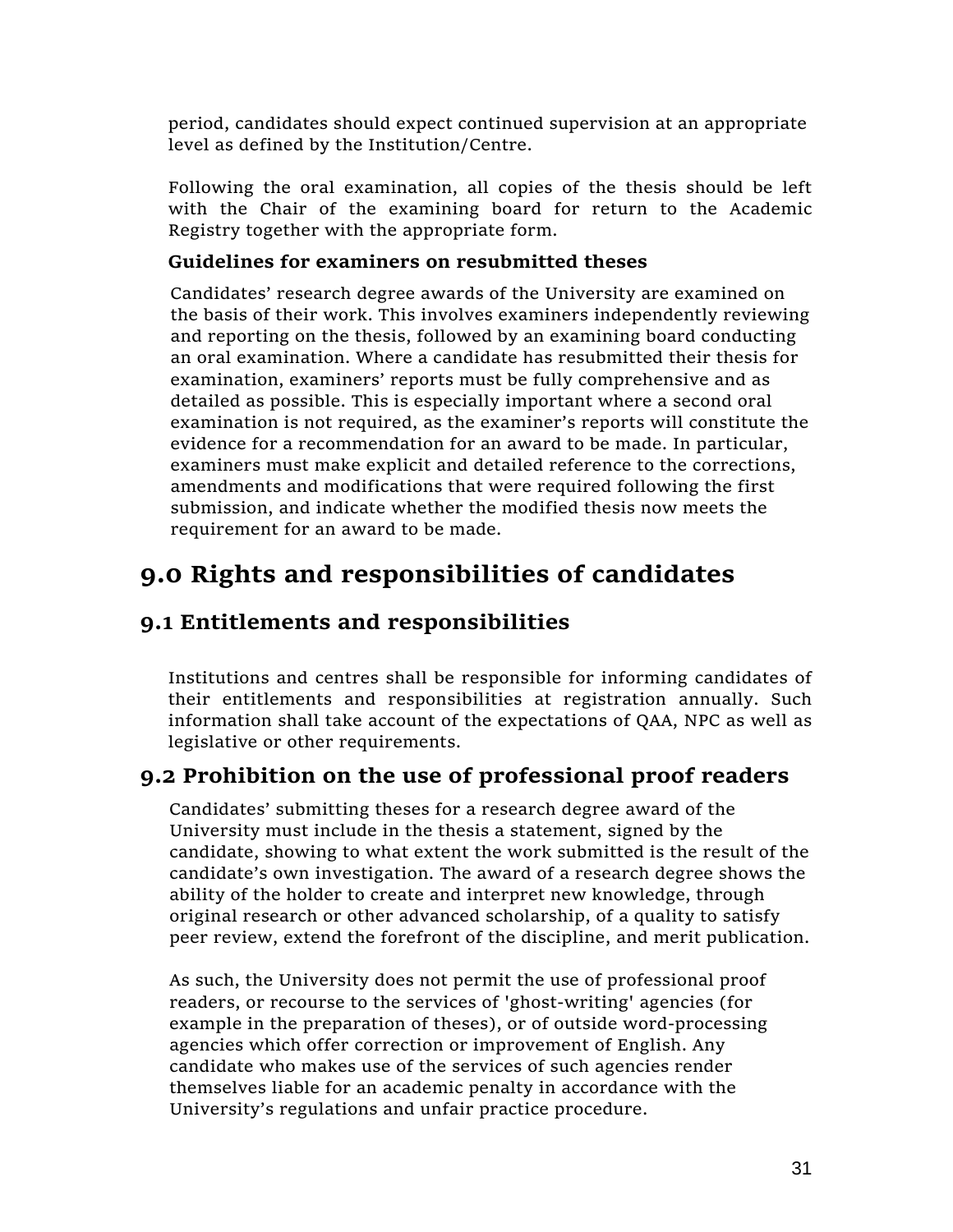### **9.3 Leave**

Internal full-time candidates are expected to be engaged in their research programes for 35 hours during the normal working week. Where candidates are away from the campus without prior notification to the Director of Studies, then they should inform their Director of Studies of the duration of the absence, and any reason for it.

For part-time candidates, the same rules apply, except that attendance requirements are reduced; the expectation is that they will be undertaking work related directly to their research, for 17 hours during the normal working week, to be agreed with the candidate's Director of Studies.

The attendance requirements for external candidates are detailed in section 4.5.

In all cases, arrangements for taking leave should be discussed with the Director of Studies.

### **9.4 Employment**

Engaging in academic work may be helpful to the career development of candidates, provided it does not interfere with the progress of their research. With the agreement of the Director of Studies, full-time candidates may undertake up to six hours of paid or unpaid work during the normal working week. International candidates must also ensure that they meet any requirements stipulated by their visa.

### **9.5 Appeals**

Candidates have a right to appeal against the termination of studies or refusal of transfer to a PhD or, in certain established circumstances, the outcome of the examination process and should seek advice from the Academic Registry as to the correct procedure for this purpose.

### **9.6 Complaints**

Candidates may make complaints which will be heard by the institution or centre in accordance with the procedure approve d for the purpose. The Academic Registry shall be responsible for ensuring that information on how complaints may be made, and heard, is made available to all candidates for research degrees.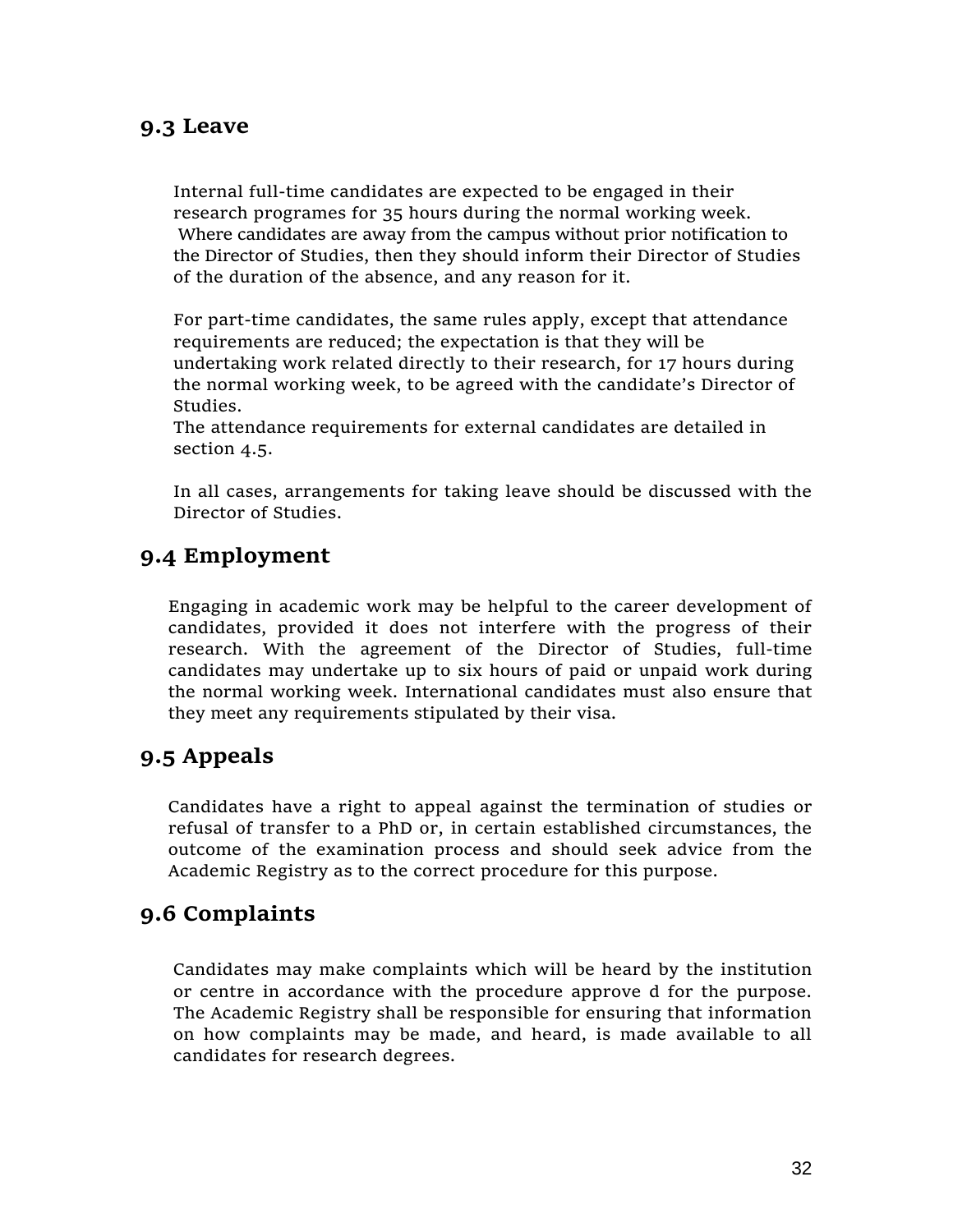## **10. Annual Institutional Reports**

Research Degrees Committees should receive annually written reports from the responsible officer of the institution or centre on the overall progress of research degree candidates, including registrations, completions, and withdrawals/suspensions, attendance at training programmes by supervisors and candidates, drawing attention to any innovative practices or training that they feel has helped the quality of their programmes, and highlighting any general quality problems in the research environment that need to be addressed. The Research Degrees Committee will submit an overview report annually to the Degrees and Academic Awards Board on these matters.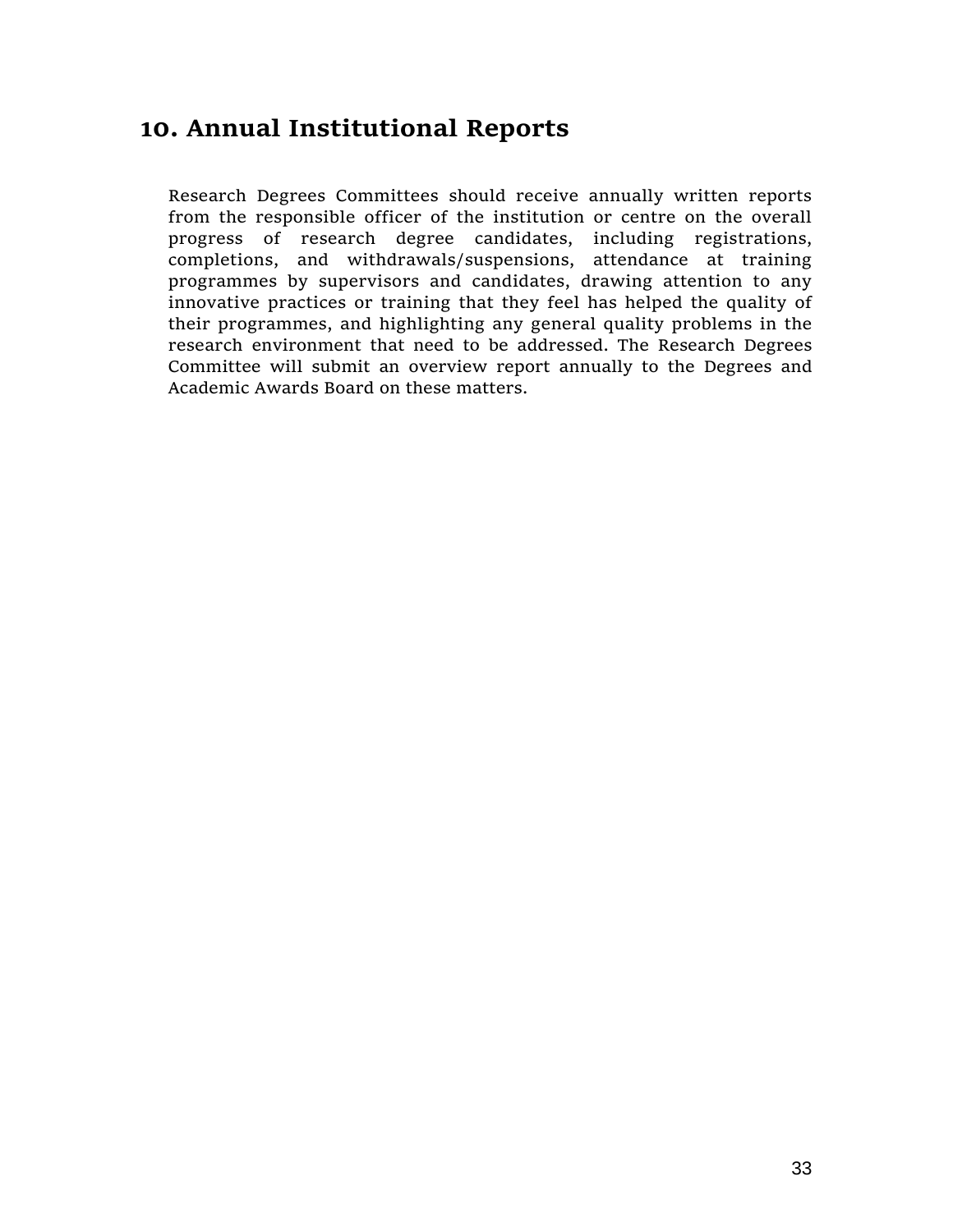## **Appendix 1**

#### **Guidelines on Managing Extensions and Suspensions**

#### **Extension and Suspension Requests:**

Candidates may apply for an extension to their maximum period of study if required. Where a candidate is unable to continue with their research or their performance is adversely affected by exceptional circumstances, they may apply for a suspension of studies.

All extension and suspension requests must be submitted to the Research Degrees Committee (RDC) for consideration, prior to submission to the University of Wales' Special Cases Committee for final consideration and approval.

For further information on the grounds by which the University will grant a request, please consult the University's Guidelines on Extension and Suspension requests:

[http://www.wales.ac.uk/en/Registry/CollaborativeCentres/Regulatio](http://www.wales.ac.uk/en/Registry/CollaborativeCentres/RegulationsandProtocols/SpecialCasesCopy.aspx) [nsandProtocols/SpecialCasesCopy.aspx](http://www.wales.ac.uk/en/Registry/CollaborativeCentres/RegulationsandProtocols/SpecialCasesCopy.aspx)

#### **Role of the Research Degrees Committee**

The RDC plays a critical role is elevating the evidence and rationale for extension and suspension requests, and making a recommendation to the University as to whether it supports the request. The RDC also has responsibility for managing the process of extensions and suspensions and ensuring that both candidates and supervisory teams are working effectively towards a timely completion and submission.

Candidates and supervisory teams should note the following:

- The University will receive and consider extension requests sympathetically, but extension requests are not granted automatically and as of right and the case has to be made;
- The University would expect best practice to show that **one** extension or suspension request should suffice in most circumstances and,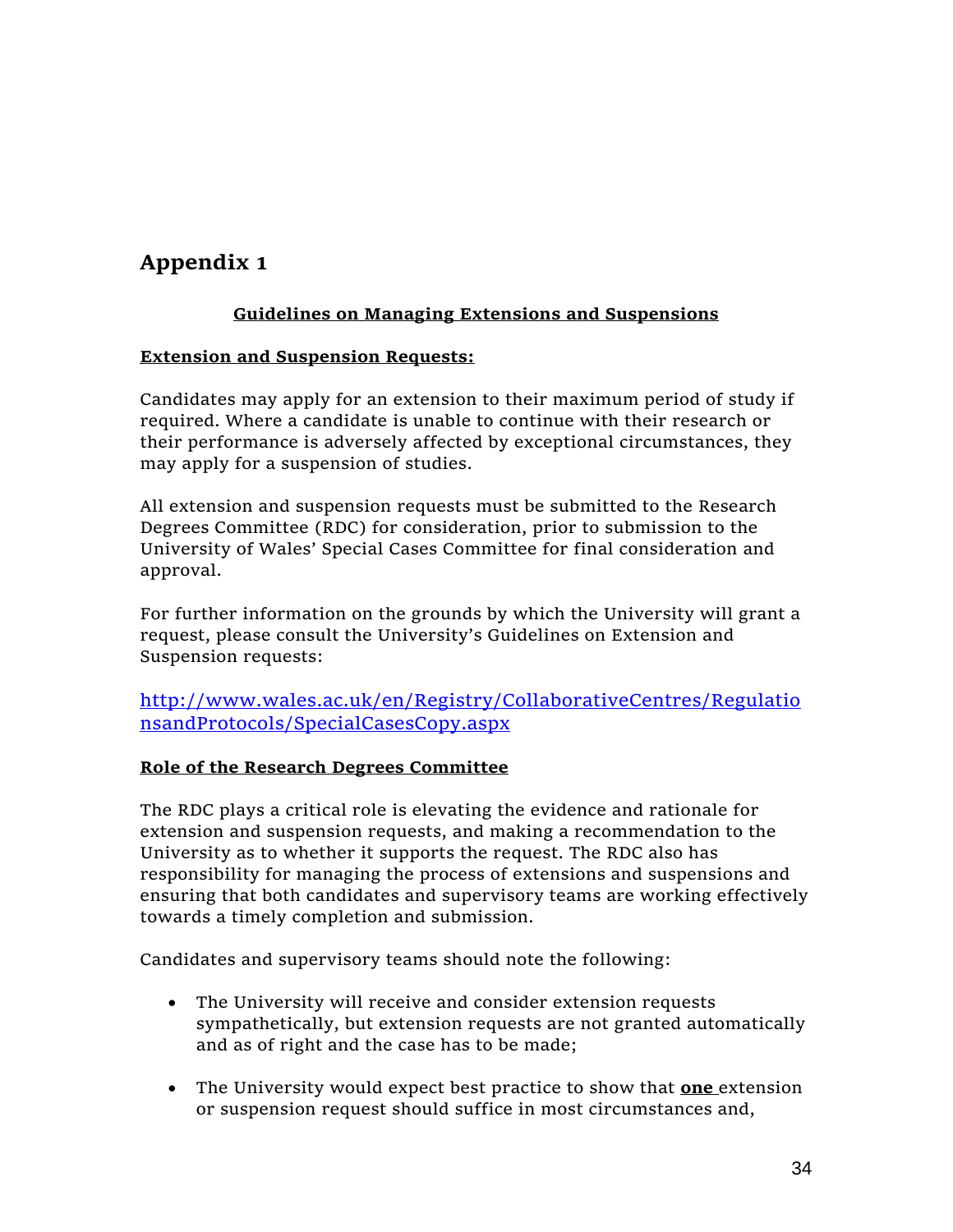where multiple and ongoing requests are made, the documentation must be explicit and address the reasons for this;

- Requests must be well considered and be able to be demonstrate and convince the RDC and the Special Cases Committee that they are both proportionate and fair;
- All paperwork submitted to the RDC and the Special Cases Committee must be complete, comprehensive, accurate and clear;
- Requests must show clear evidence for the nature of the request and contain appropriate supporting documentation;
- Supervisory teams must explicitly indicate their support or otherwise for a request. With extension requests, the supervisory team should clearly articulate how the period requested is feasible to allow a student to complete and submit their thesis in a timely manner, bearing in mind the evidence of the research completed to date and the research to be completed;

Candidates are also eligible to apply to the RDC and Special Cases Committee for an extension during the continuation or resubmission period.

#### **Resumption of Research following a Suspension:**

It is important that candidates' who have been granted a period of suspension are supported back into their programme of research, particularly where the absence has been for a period of time exceeding 6 months. When resuming their programme of research, candidates should follow an action plan which clearly articulates the steps candidates will take to fully re-engage with their research and to ensure that they will complete within a timely manner.

To help this process and drawing upon best practice within the sector, the University requires that **both** the candidate and supervisory team develop an action plan to facilitate the process of re-engagement for an initial period of 6 months. The University has in place in a pro-forma (SC1) specifically for this purpose.

The role of the RDC is to proactively monitor the process of resumption of studies and ensure that both candidates and their supervisory teams are working effectively.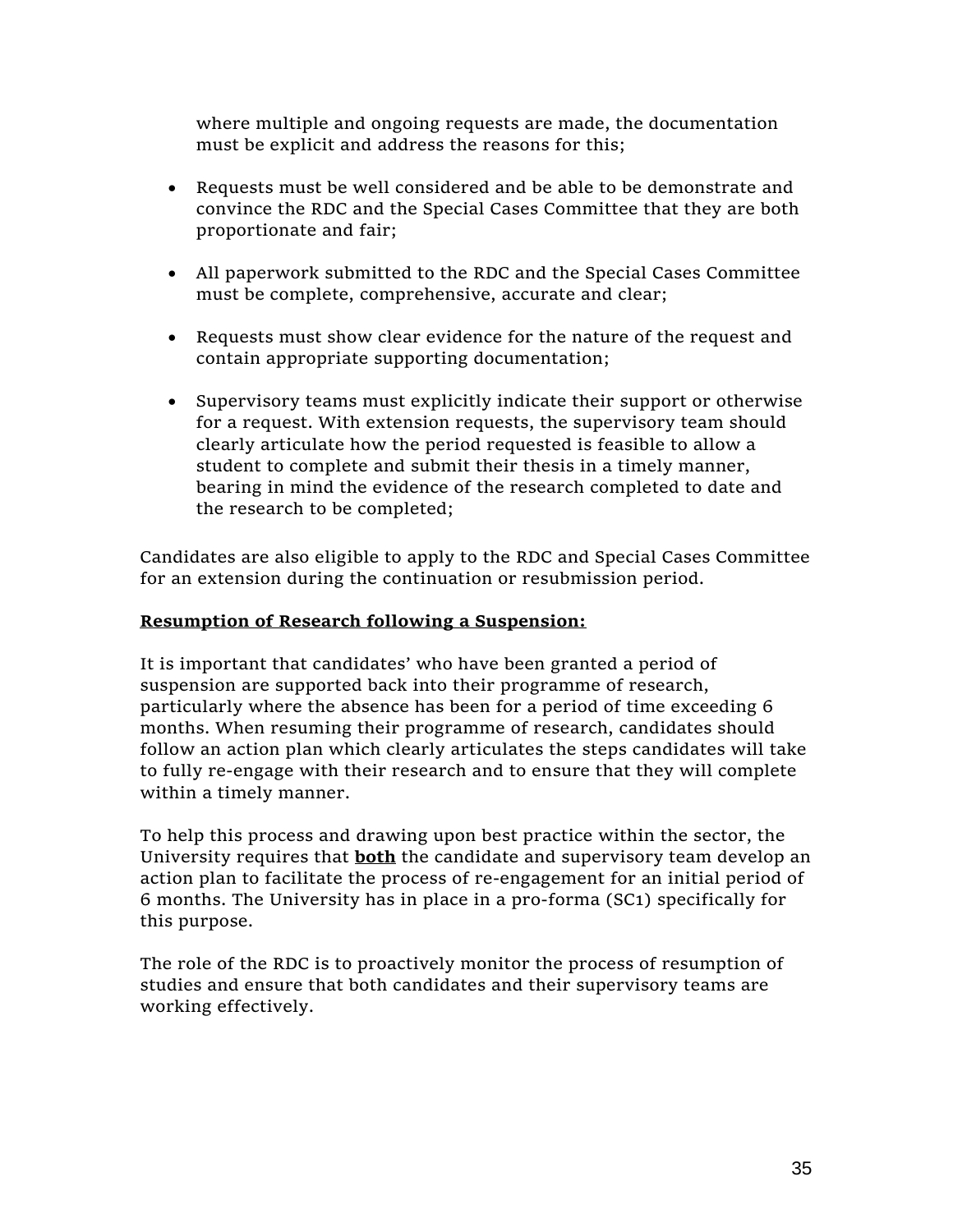## **Appendix 2**

#### **Guidelines for the Conduct of Oral Examination (***Viva Voce)* **by Electronic Means**

These guidelines should be read in conjunction with the appropriate University of Wales Common Academic Regulations and Codes of Practice for research degrees.

#### **Introduction**

The oral examination (commonly referred to as the *viva*) is an integral feature of the examination process of candidates for research degree awards of the University of Wales. To this end, the Common Academic Regulations of the University require such an examination to be held for its research degree awards. The function of the Examining Board is to ascertain that the thesis submitted for award is at the appropriate standard; that it is the work of the candidate who is being examined and that the candidate displays the attributes expected of holders of the award. In order to ensure the integrity of the examining process, the University requires the oral examination to take place on a face-to-face basis, with candidate, Chair and examiners in the same room. The relevant Regulations and Codes of Practice for research programmes can be accessed via the [University's website.](http://www.wales.ac.uk/en/Registry/Current-Students/AcademicRegulations.aspx)

The University recognises that it may be necessary - under very exceptional conditions - for arrangements to be made for oral examinations to take place through electronic media. (The University will not give approval to the use of telephone links alone for the purposes of examinations). Accordingly, the University may give approval to requests that electronic media be used, in exceptional circumstances, as defined below:

- i. where conditions have arisen under which it would not be possible otherwise to proceed with the oral examination (e.g. where a student cannot return to the UK because of visa or other restrictions) *or;*
- ii. where agreed arrangements for a face to face oral examination have had to be terminated because of unexpected circumstances (e.g. sudden illness of one of the participants). *Note: where such circumstances arise, the University would expect that, normally, the oral examination should be postponed, rather than be held through electronic means, but it is accepted that - exceptionally - it will be necessary for electronic means to be used instead (e.g. where the student would suffer disproportionately as a result of postponement).*

#### **Approval Process**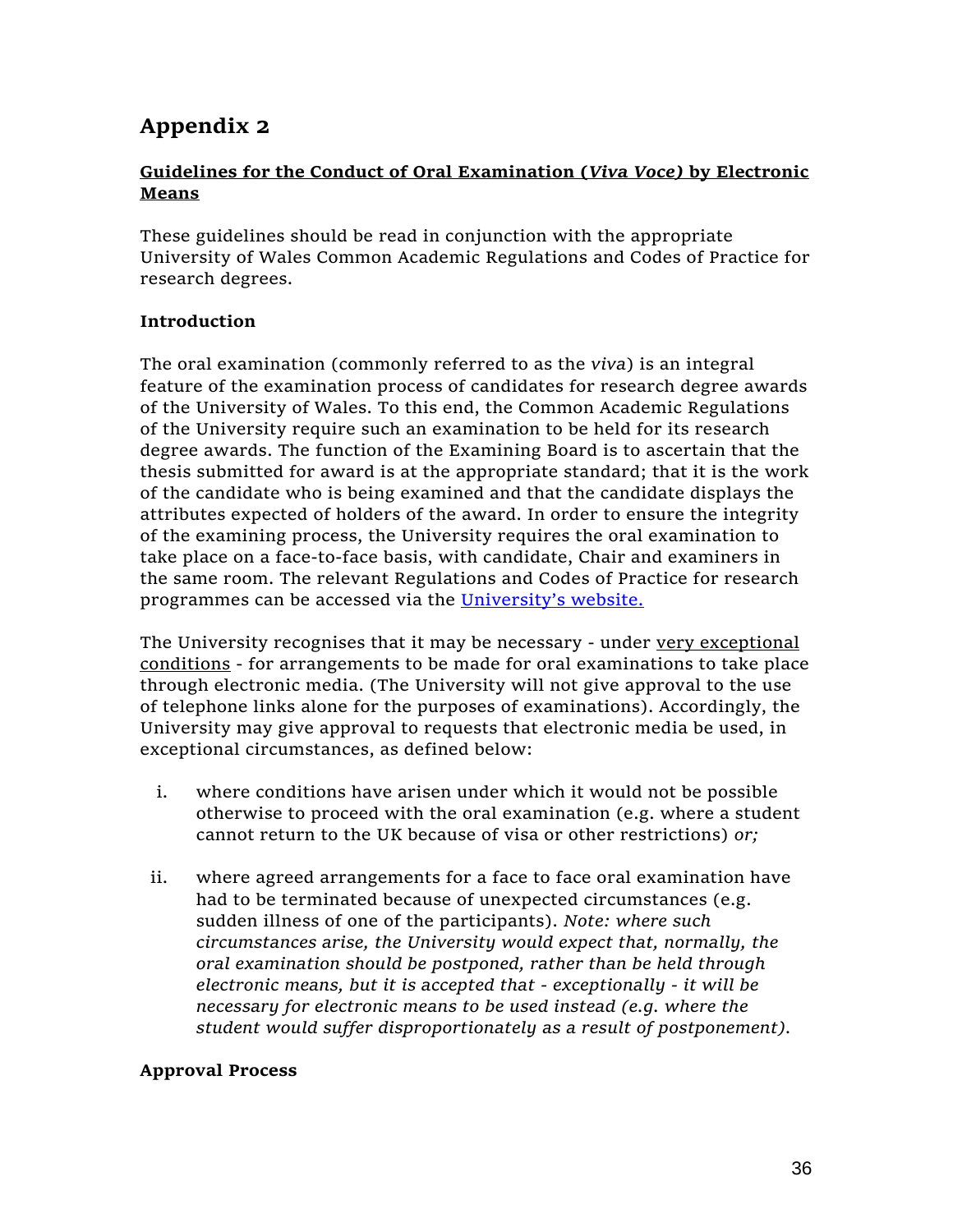The Research Degrees Committee (RDC) is responsible to the University for Examination Board arrangements within Institutions and Collaborative Centres. All requests for an oral examination to be conducted in any form other than on a face-to-face basis must be submitted to the RDC for consideration. After considering the request, and as with all examination board arrangements, the RDC will make a recommendation to the Degrees and Academic Awards Board (DAAB) at the University who will consider whether to approve the request.

The RDC and DAAB will consider each case placed before it on its individual merits, although it will also expect to see the following:

- i. written confirmation from the intended participants, including the candidate that they have no objection to the examination being held through electronic means;
- ii. confirmation from the RDC that the oral examination will be held within a maximum of 12 weeks of submission of the thesis;
- iii. a written statement from the candidate that he/she has waived any right to appeal against the outcome of the examination *on the grounds of the use of the electronic medium* or *consequences arising from the use of such medium*;
- iv. confirmation that the proposed use of electronic medium will not impact or constrain the time allotted for the oral examination itself;
- v. confirmation that arrangements are in place for the participants to familiarise themselves with the scope and limitations of the medium in use;
- vi. confirmation the RDC is satisfied that the medium proposed is effective and sufficient for the examination to be held;
- vii. confirmation the candidate will be given an opportunity to familiarise themselves with the medium and be given clear instructions on how the examination will be conducted;

In addition, the RDC should ensure the following:

- viii. that due consideration is given to time-zone differences;
	- ix. that consideration is given to the location in order to ensure the security of the examination. Upon commencement of the Examining Board, the members of the Board should be satisfied that the candidate does not have anyone else present. The University would recommend the use of British Council premises and in cases where it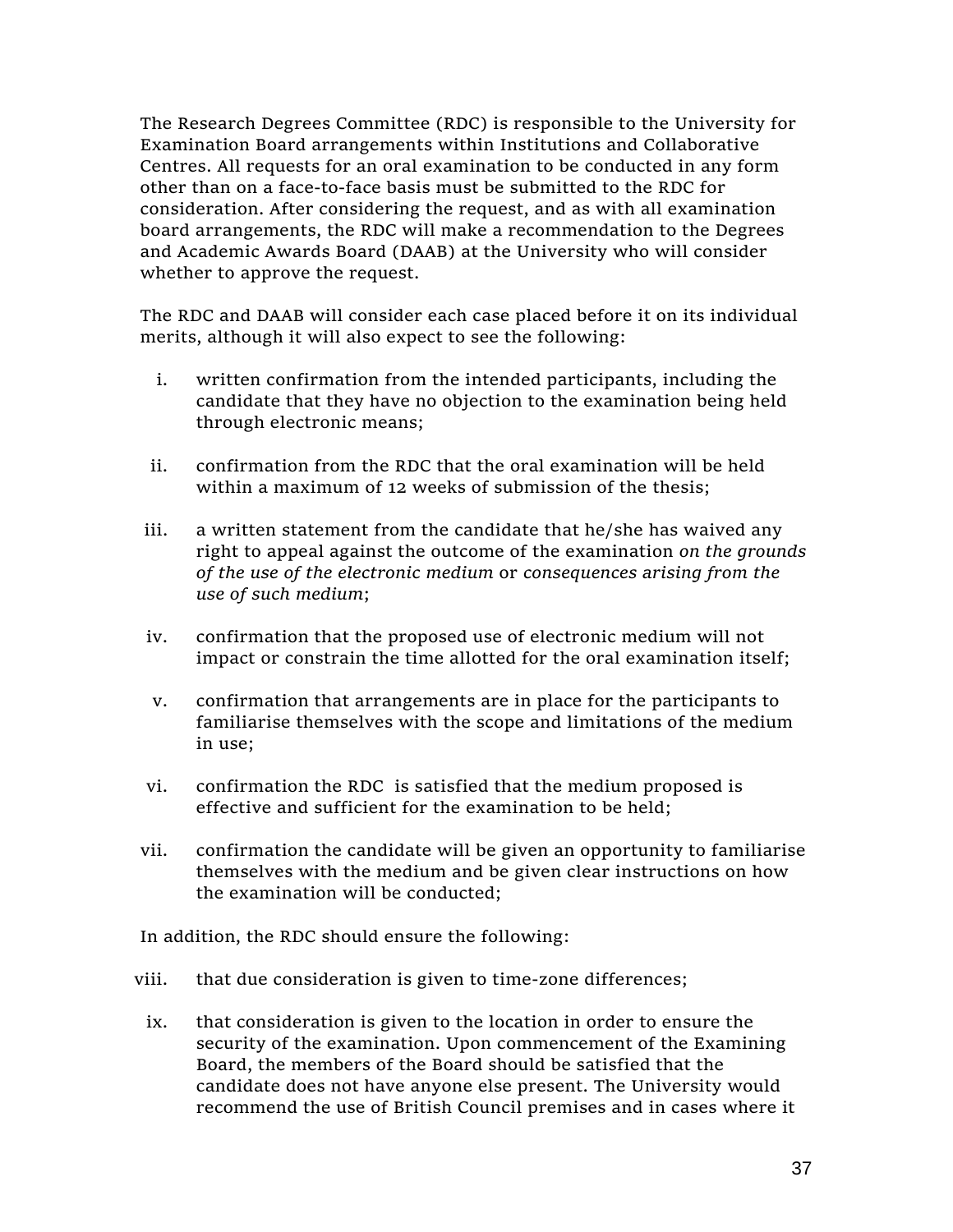is not used, the reasons for not doing so must be provided and put forward to DAAB for consideration;

- x. that the Examining Board members are fully briefed on the appropriate conduct of the examination, for example:
	- $\triangleright$  that if the examiners should repeat any questions, they do so calmly and clearly;
	- $\triangleright$  if there should be a break in communication, the Chair recaps proceedings and any questions/comments interrupted are repeated as soon as communication is restored;
	- $\triangleright$  the Chair should ensure that the candidate has heard and understood each question, if necessary.

Where such arrangements are given approval by the RDC and subsequently DAAB, it is suggested that provided that the candidate is in agreement, the supervisor should be invited by the Chair of the Examining Board to be present with the examiners.

The University, via DAAB will report to the Academic Board at the University on each case in which it has given approval to the use of electronic media for research degree examinations.

## **Appendix 3**

#### **The University of Wales' expectations on supervision following an initial examination**

The University recognises that where an initial examination has resulted in Option C (modification and resubmission of the thesis) or option E (modification and resubmission for consideration of an MPhil award) it is likely that the candidate will need further supervision and guidance from their supervisory team as appropriate. The University also recognises that the candidate's circumstances during the resubmission period may have changed and thus may affect the amount of time they wish to devote to the thesis and the resubmission. As such, the University has the following expectations that candidates and centres/institutions should follow on supervision during this period.

Once the University's Degree and Academic Award Board has confirmed the outcome of Option C (or E), candidates and their supervisory team will be required to meet within 6 weeks to determine what level of supervision is appropriate for the resubmission. A brief written report from that meeting, detailing that both candidates and supervisory teams have considered the